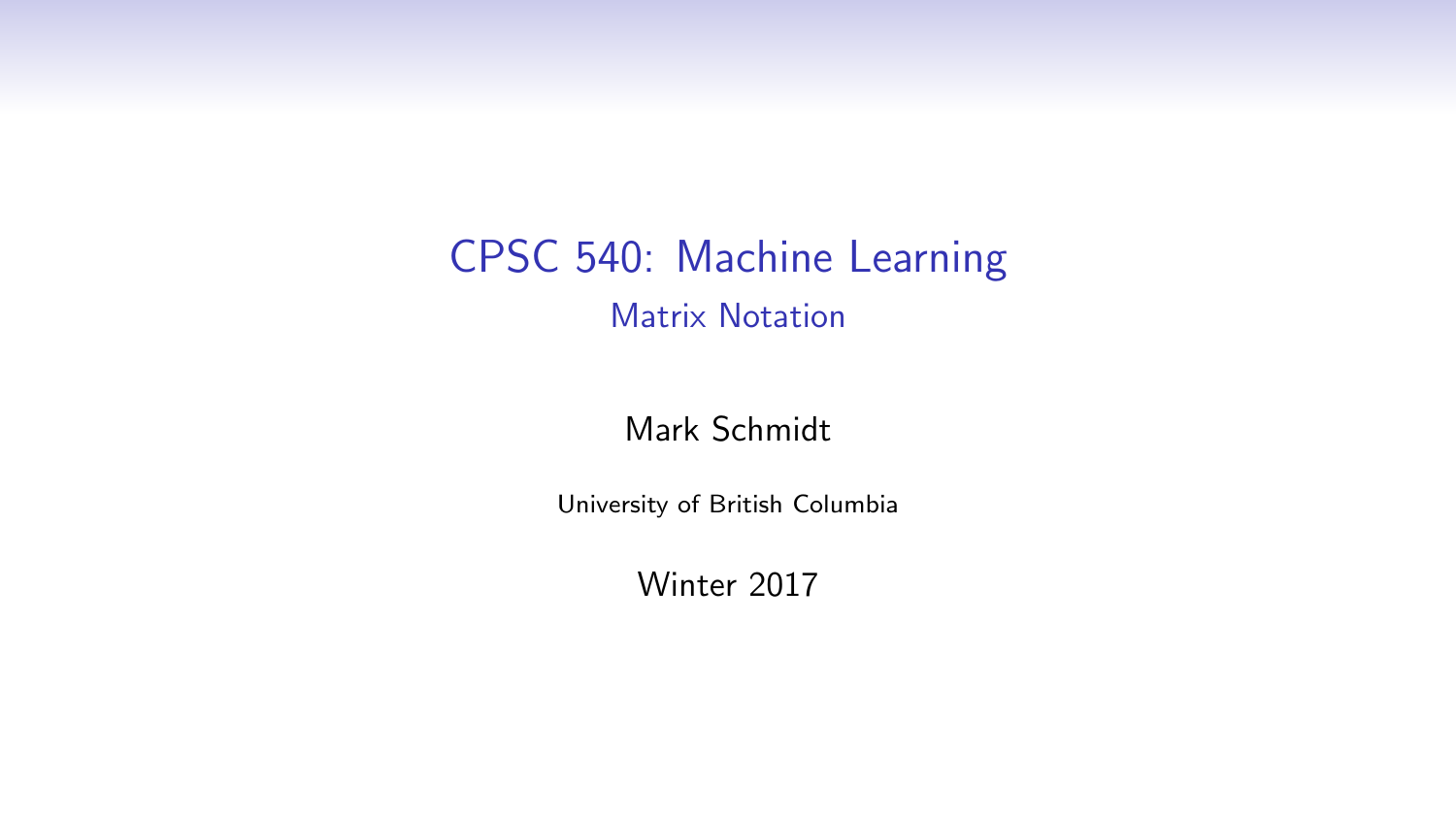# Admin

- Auditting/registration forms:
	- Submit them at end of class, pick them up end of next class.
	- I need your prereg form before I'll sign registration forms.
- Website/Piazza:
	- <https://www.cs.ubc.ca/~schmidtm/Courses/540-W17>.
	- <https://piazza.com/ubc.ca/winterterm22016/cpsc540>.
- No tutorial this week.
- Assignment 1 posted, due January 16.
- Viewing lecture slides:
	- Course slides will (mostly) be done in Beamer.
	- Beamer outputs PDFs, and simulates "transitions" by making new slides.
	- Don't freak out when you see  $100+$  slides lectures.
	- To review lectures, find PDF viewer that doesn't have transitions between slides.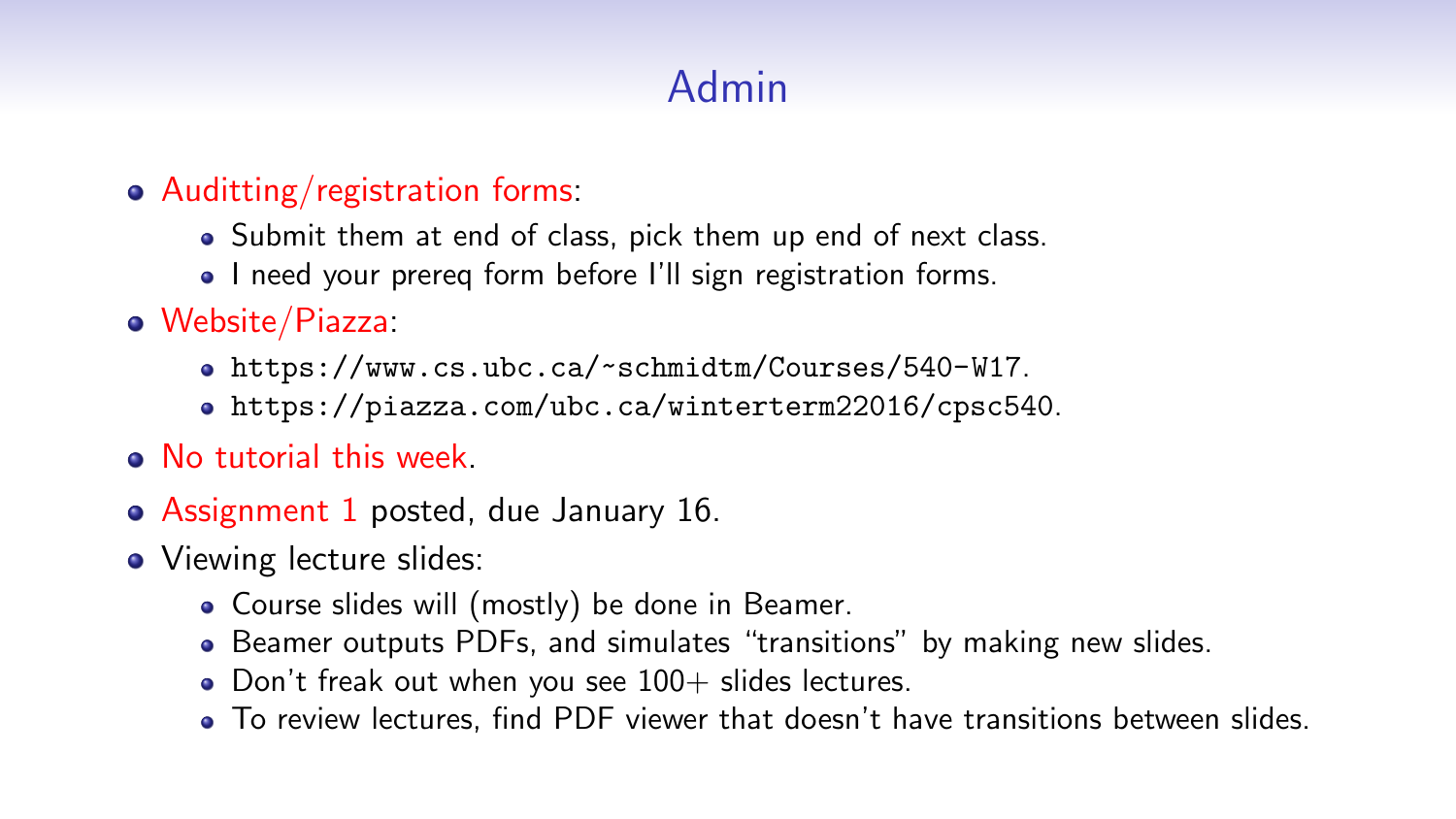## Motivating Problem: E-Mail Spam Filtering

We want to build a system that filters spam e-mails:





Be careful with this message. Similar messages were used to steal people's personal information. Learn more

Hev.

services.

Do you have a minute today? Are you interested to use our email marketing and lead generation solutions? We have worked on a number of projects and campaigns in many industries since 2007 Please reply today so we can go over options for you. I am sure we can help to grow your business soon by using our mailing

Best regards, Gary Contact: abelfong@sina.com

- We have a big collection of e-mails, labeled by users.
- We can formulate this as supervised learning.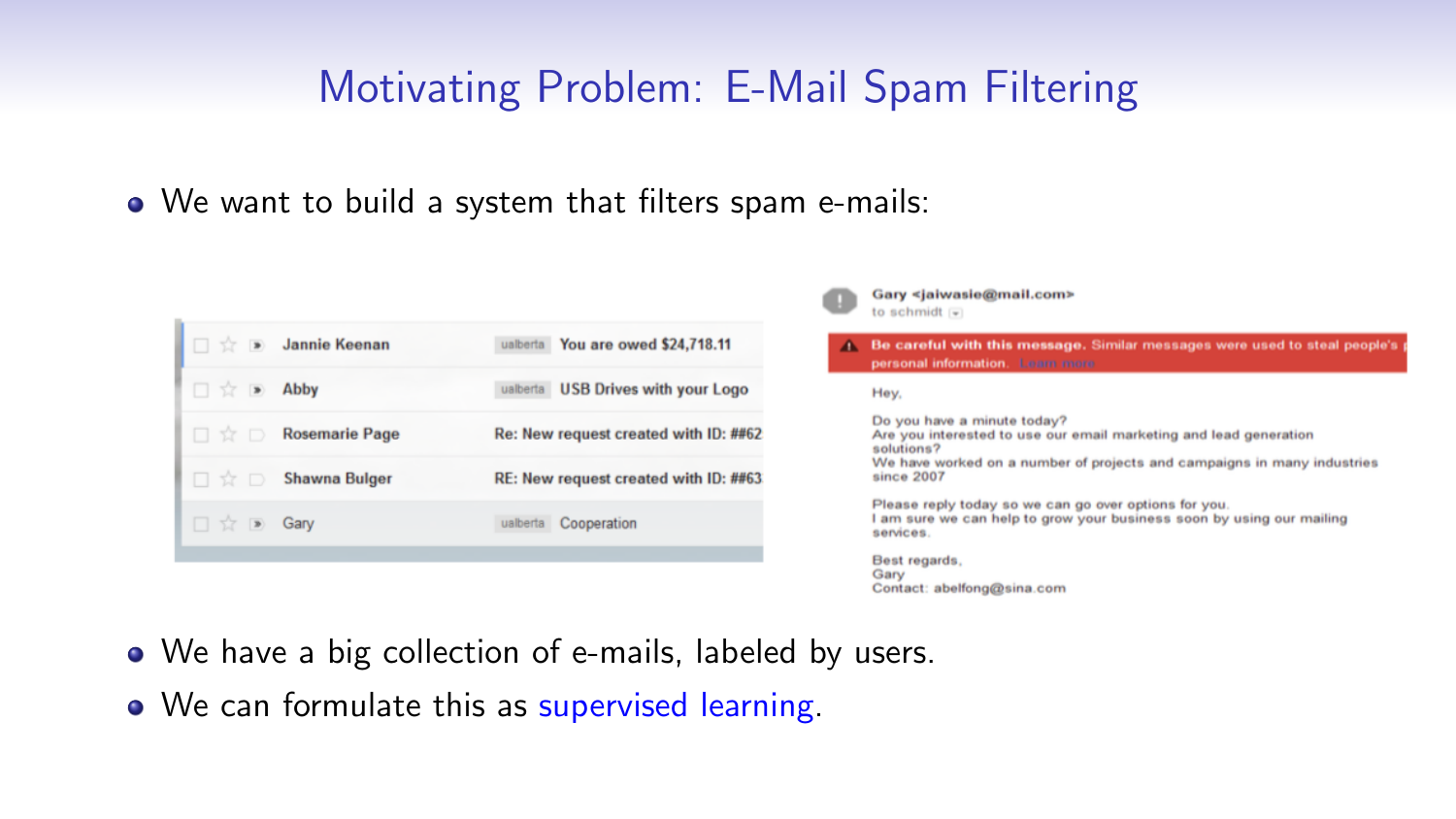## Supervised Learning Notation

- $\bullet$  Supervised learning input is a set of n training examples.
- Each training example usually consists of:
	- A set of features  $x^i$ .
	- A label  $y^i$
- For e-mail spam filtering:
	- Features could indicate words, phrases, regular expressions, etc.
	- Label could be  $(+1)$  for "spam" and  $(-1)$  for "not spam".
	- Supervised learning has been dominant approach for  $\sim$  20 years.
- Supervised learning output is a model:
	- Given new inputs  $\hat{x}^i$ , model makes a prediction  $\hat{y}^i$ .
	- Goal is to maximize accuracy on new examples (test error).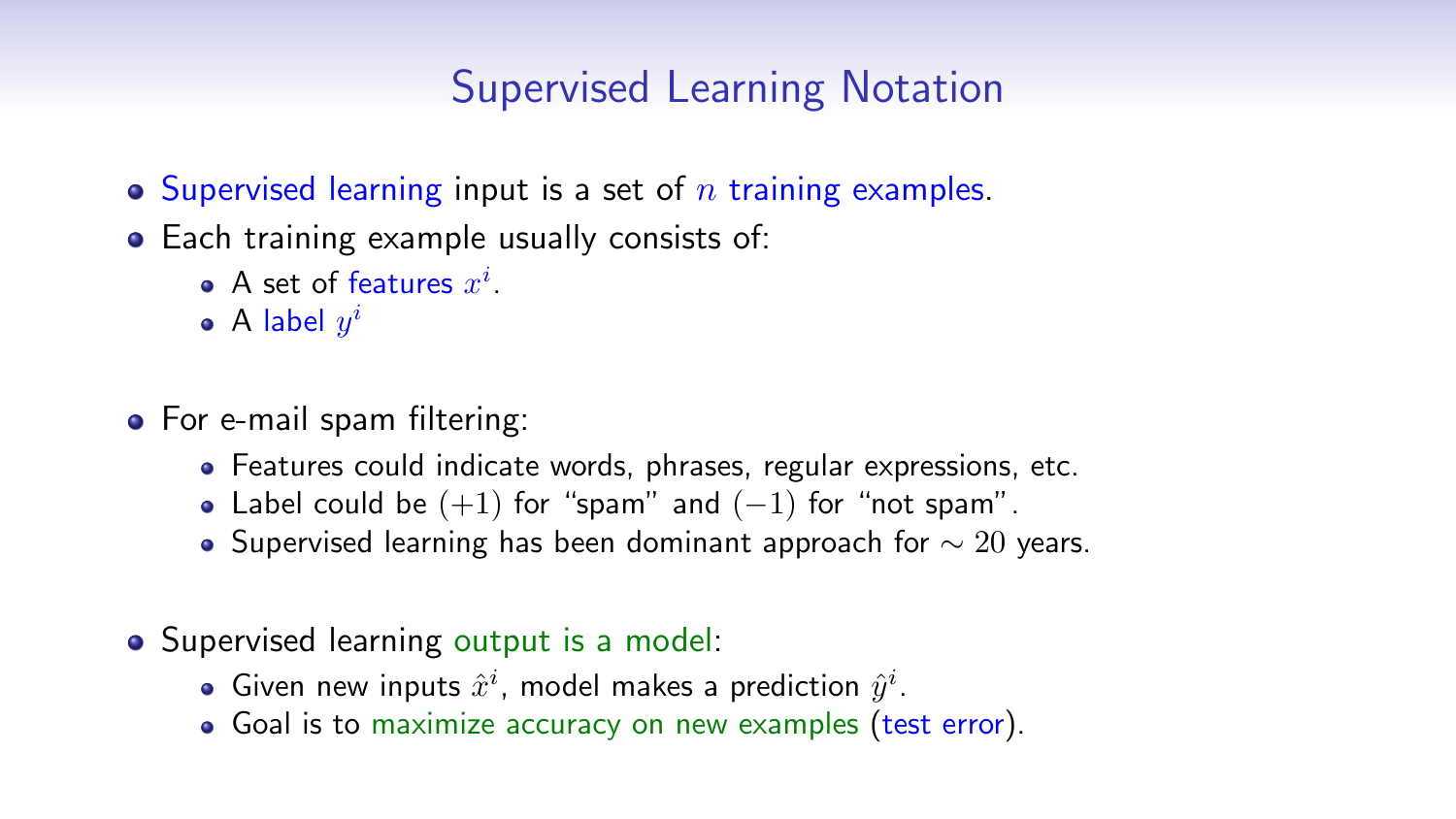## Fundamental Trade-off of Learning Theory

- Learning theory says we must trade-off between two factors:
	- How low we can make the training error.
	- How well the training error approximates the test error.
- With complex models:
	- We can make the training error low, but it's a poor test error approximation.
- With simple models:
	- Training error is a good approximation of test error, but training error might be large.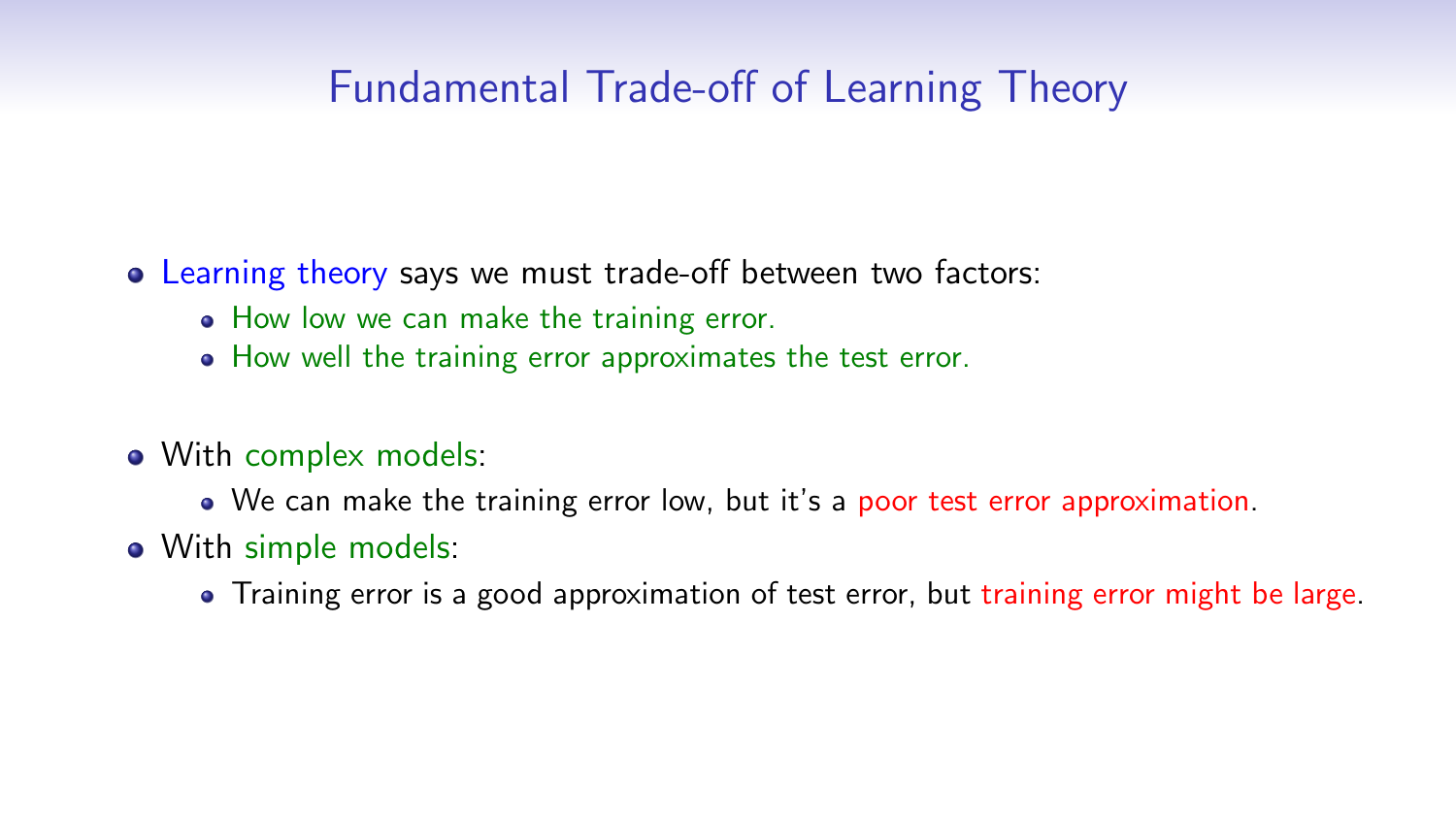### Loss Plus Regularizer Framework

- We usually try to find the "best" model by solving an optimization problem.
- $\bullet$  Typically this involves minimizing a function  $f$  of the form



- Loss function  $f_i$  measures how well we fit example i with parameters  $w$ .
- Regularizer q measures how complicated the model is with parameters  $w$ .
- Regularization parameter  $\lambda > 0$  controls strength of regularization:
	- Controls complexity of model, with large  $\lambda$  leading to less overfitting.
	- Usually set by optimizing error on a validation set or with cross-validation.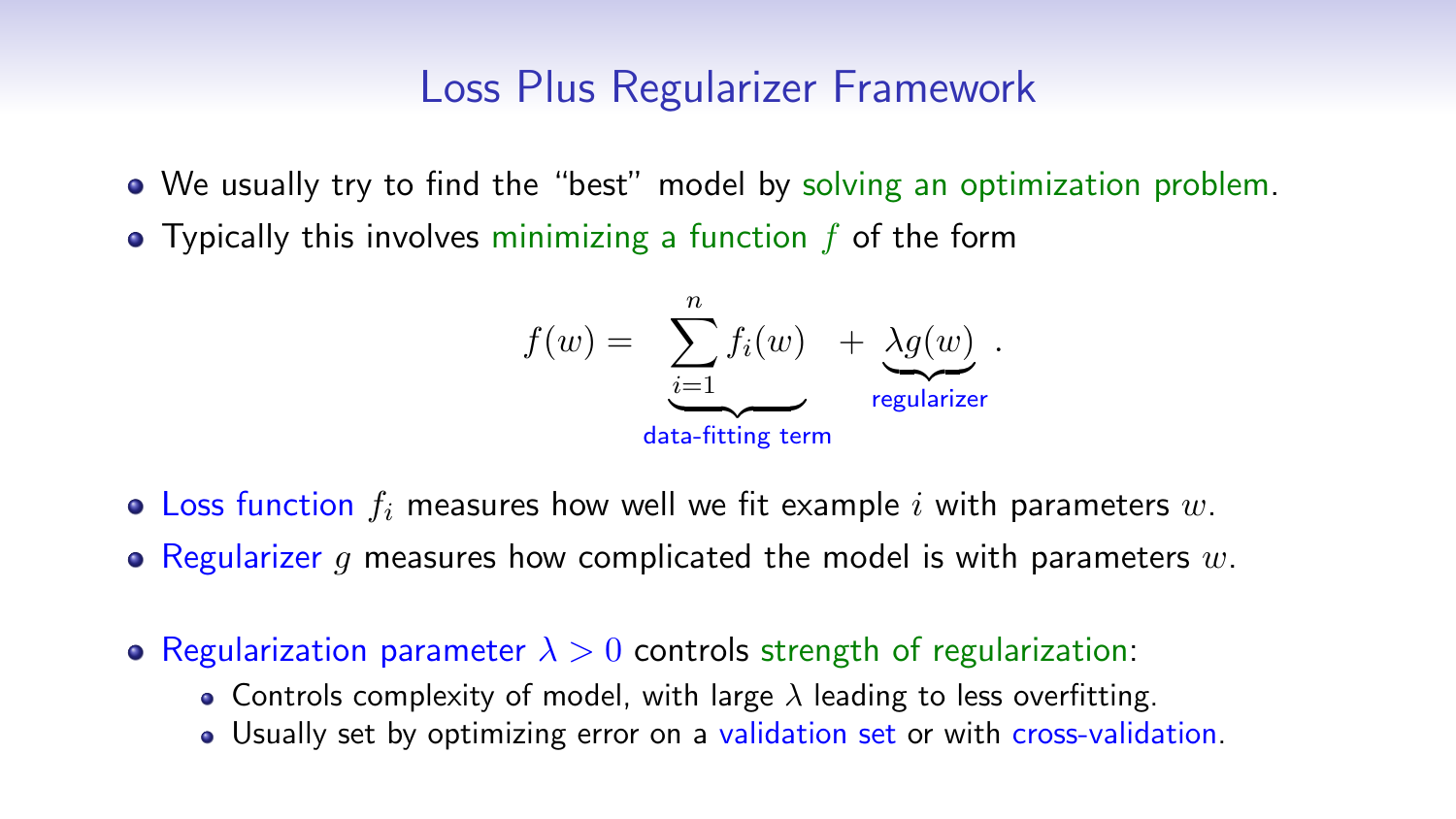#### L2-Regularized Least Squares

• "Loss plus regularizer" framework:



• We often consider linear models where

$$
\hat{y}^i = w^T \hat{x}^i.
$$

 $\bullet$  A common choice for f is L2-regularized least squares where

$$
f(w) = \frac{1}{2} \sum_{i=1}^{n} (w^T x^i - y^i)^2 + \frac{\lambda}{2} \sum_{j=1}^{d} w_j^2,
$$

so we have

$$
f_i(w) = \frac{1}{2}(w^T x^i - y^i)^2
$$
,  $g(w) = \frac{1}{2} \sum_{j=1}^d w_j^2$ .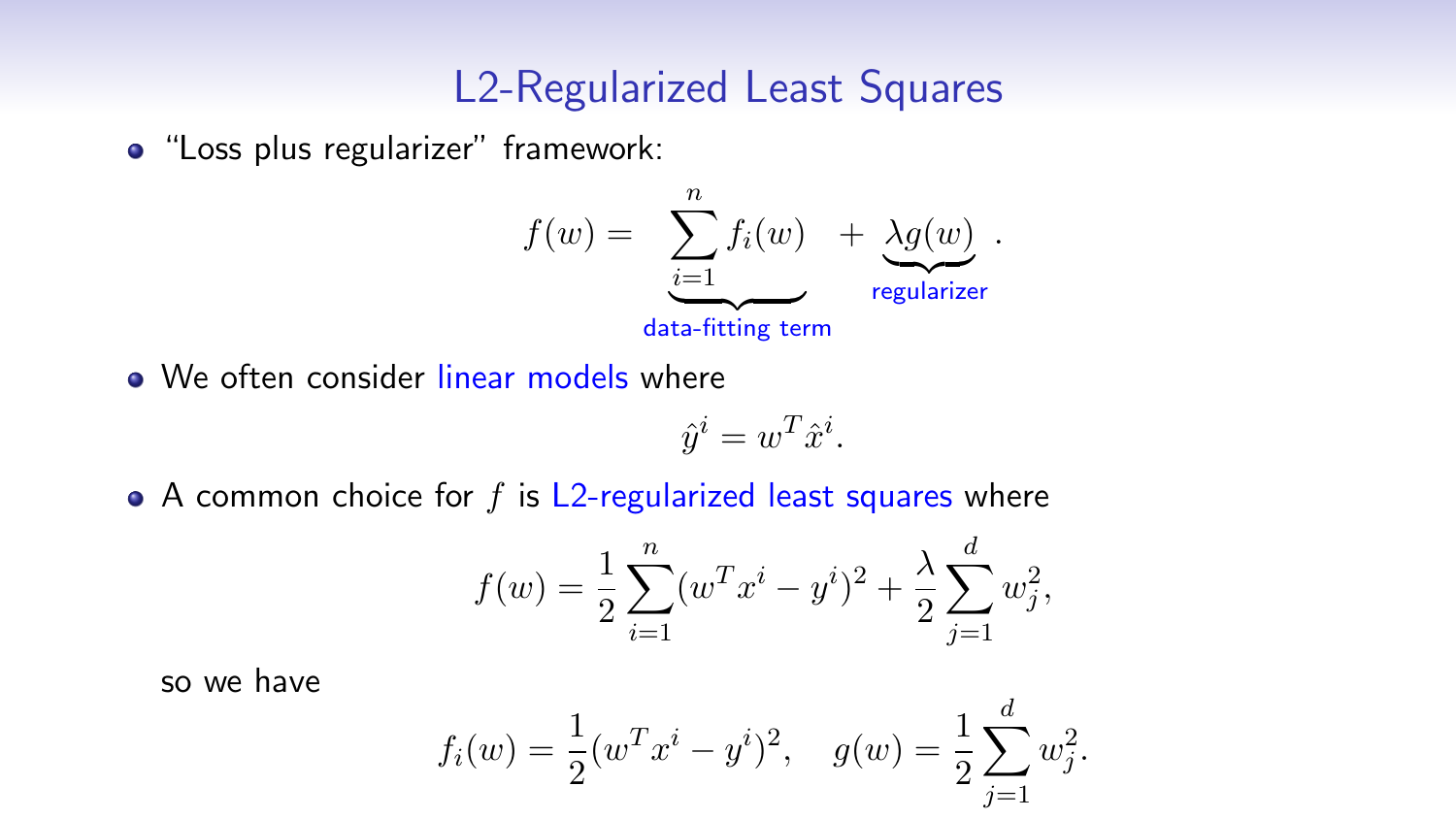## Other Loss Functions and Regularizers

• "Loss plus regularizer" framework:



- Other choices of loss function:
	- Absolute error  $|w^T x^i y^i|$  is more robust to outliers.
	- Hinge loss  $\max\{0, 1 y^i w^T x^i\}$  is better for binary  $y^i$ .
	- Logistic loss  $\log(1 + \exp(-y^i w^T x^i))$  is better for binary and is smooth.
	- Softmax loss  $-w_{y^i}^T x^i + \log(\sum_{c=1}^k \exp(w_c^T x^i))$  for discrete  $y^i$ .
- Another common regularizer is L1-regularization,

$$
g(w) = \sum_{j=1}^{d} |w_j|,
$$

which encourages sparsity in w (many  $w_i$  are set to zero for large  $\lambda$ ).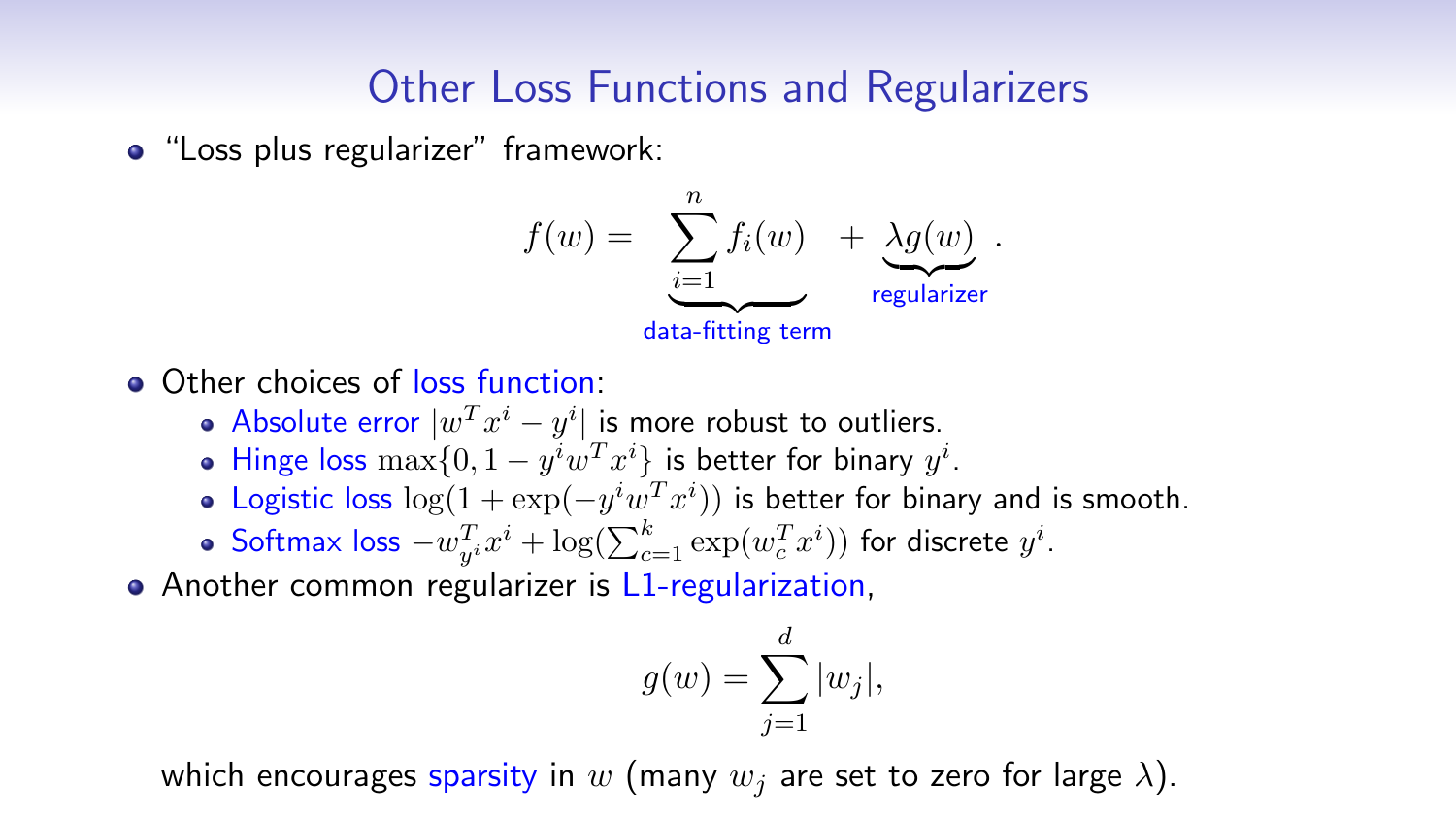### Other Loss Functions and Regularizers

"Loss plus regularizer" framework:



- **To model non-linear effects we can use:** 
	- Non-linear features transformations ("change of basis" and kernel trick).
	- Unsupervised learning methods like sparse matrix factorization.
	- Neural networks which try to learn good features.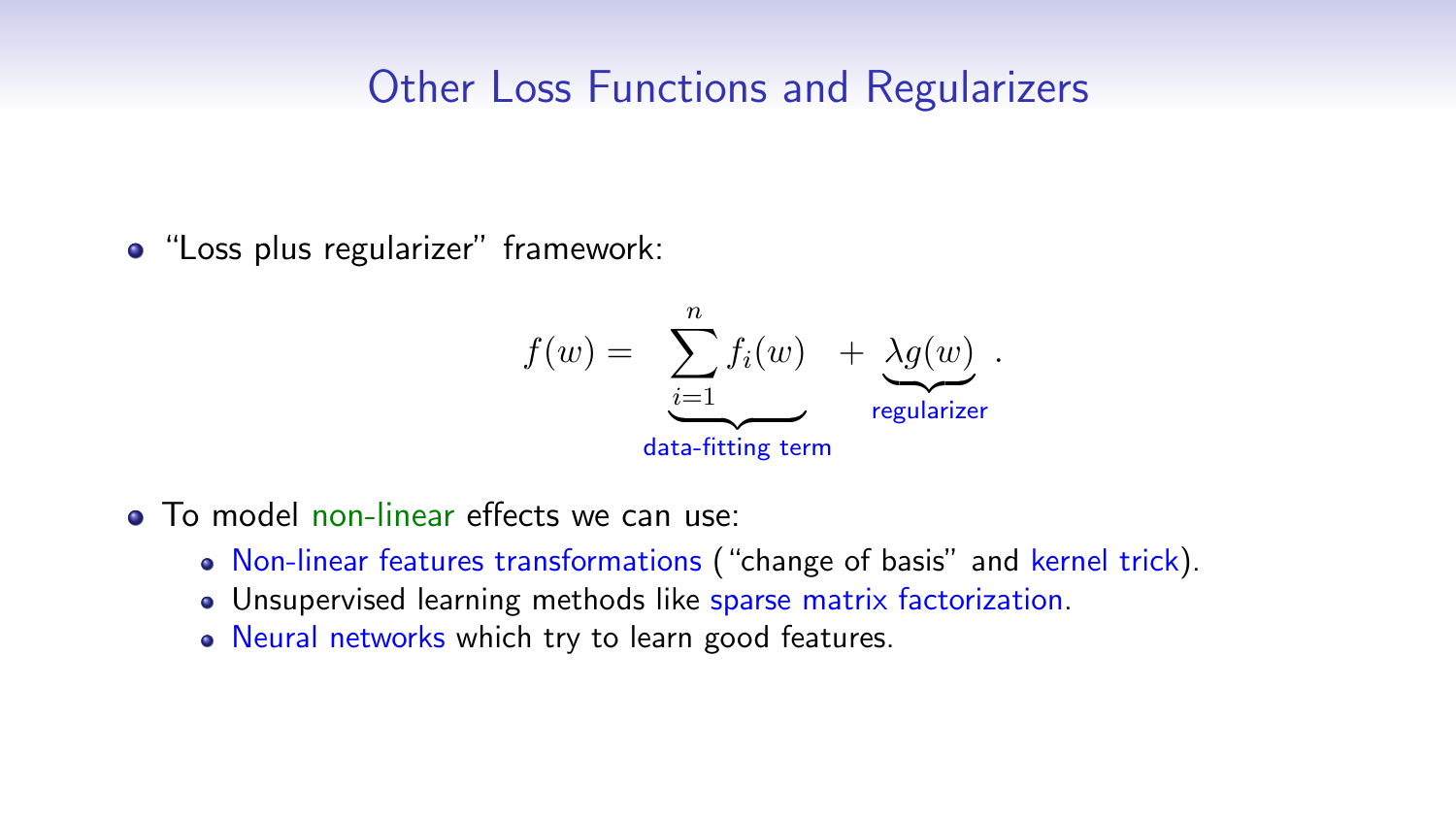(pause)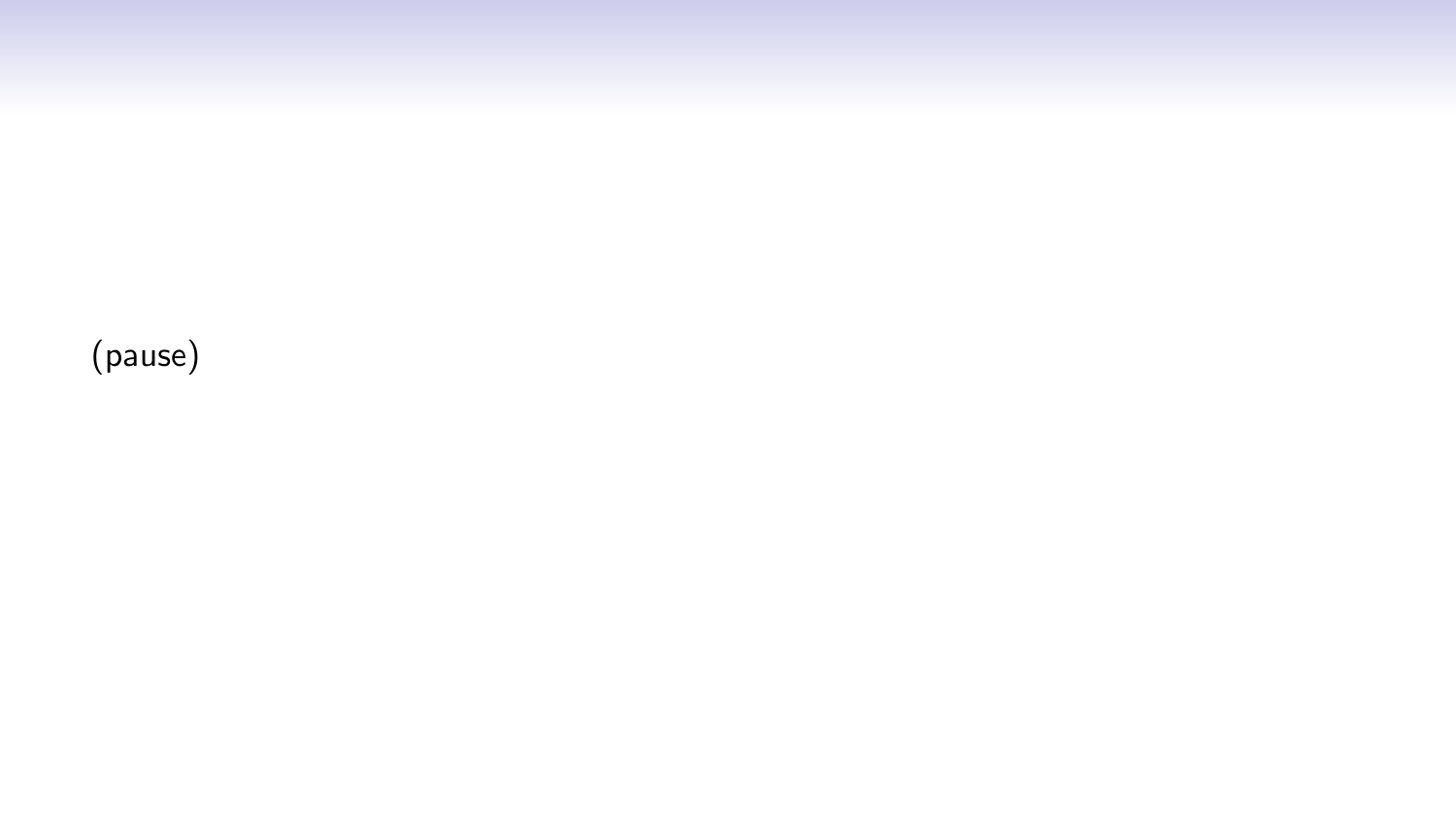#### Column-Vector Notation

• In this course we'll assume that all vectors are column-vectors,

$$
w = \begin{bmatrix} w_1 \\ w_2 \\ \vdots \\ w_d \end{bmatrix}, \quad y = \begin{bmatrix} y^1 \\ y^2 \\ \vdots \\ y^n \end{bmatrix}, \quad x^i = \begin{bmatrix} x_1^i \\ x_2^i \\ \vdots \\ x_d^i \end{bmatrix}.
$$

- Note: in some cases we use superscripts to index based on training example.
	- I'm using  $w_i$  as the scalar parameter j.
	- I'm using  $y^i$  as the label of example  $i$  (currently a scalar).
	- I'm using  $x^i$  as the column-vector of features for example  $i$ .
	- I'm using  $x^i_j$  to denote feature  $j$  in training example  $i.$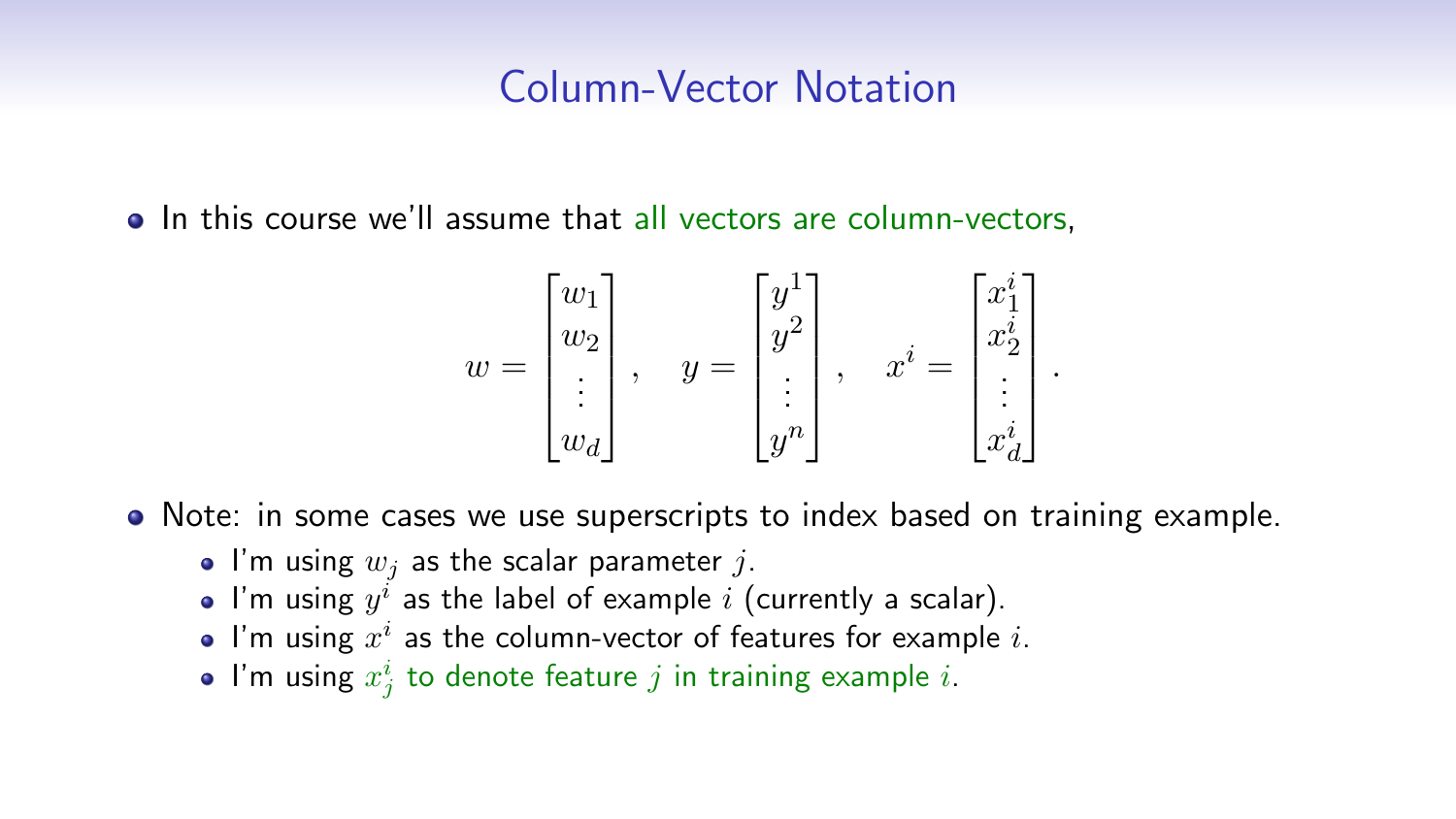#### Matrix and Norm Notation

• Instead of writing L2-regularized least squares as

$$
f(w) = \frac{1}{2} \sum_{i=1}^{n} (w^T x^i - y^i)^2 + \frac{\lambda}{2} \sum_{j=1}^{d} w_j^2,
$$

in this course we'll use matrix and norm notation,

$$
f(w) = \frac{1}{2} ||Xw - y||^{2} + \frac{\lambda}{2} ||w||^{2}.
$$

• Further, instead of just focusing on gradients,

$$
\nabla f(x) = X^T (Xw - y) + \lambda w,
$$

we're going to also use Hessians

$$
\nabla^2 f(x) = X^T X w + \lambda I,
$$

and use eigenvalues in our arguments.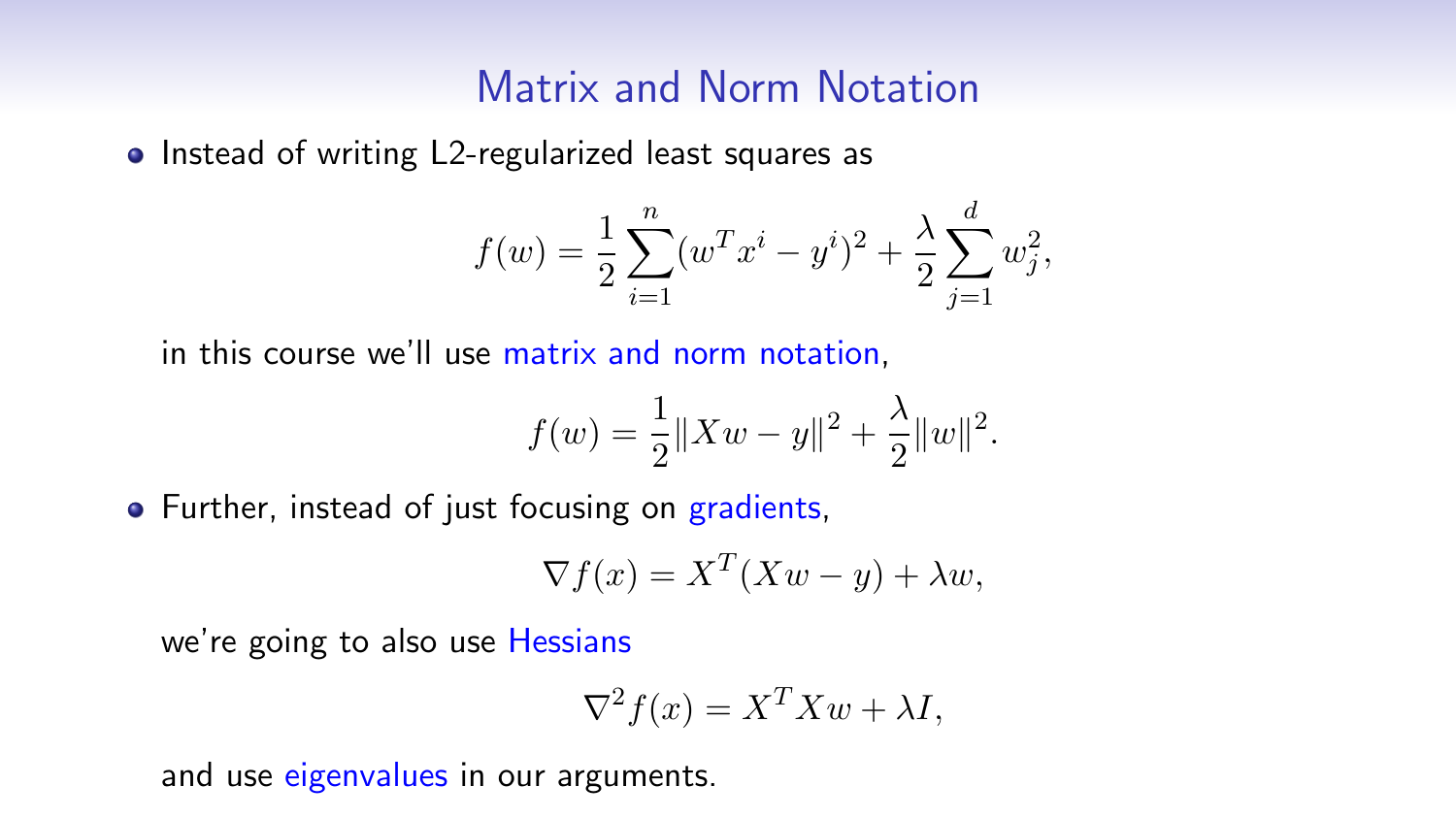#### Matrix and Norm Notation for L2-Regularization

• Let's first focus on the regularization term,

$$
f(w) = \frac{1}{2} \sum_{i=1}^{n} (w^T x^i - y^i)^2 + \frac{\lambda}{2} \sum_{j=1}^{d} w_j^2,
$$

• Recall the definitions of inner product and L2-norm of vectors,

$$
||v|| = \sqrt{\sum_{j=1}^d v_j^2}
$$
,  $u^T v = \sum_{j=1}^d u_j v_j$ ,

Using this we can write regularizer in various forms using

$$
||w||^{2} = \sum_{j=1}^{d} w_{j}^{2}
$$
  
= 
$$
\sum_{j=1}^{d} w_{j} w_{j} = w^{T} w.
$$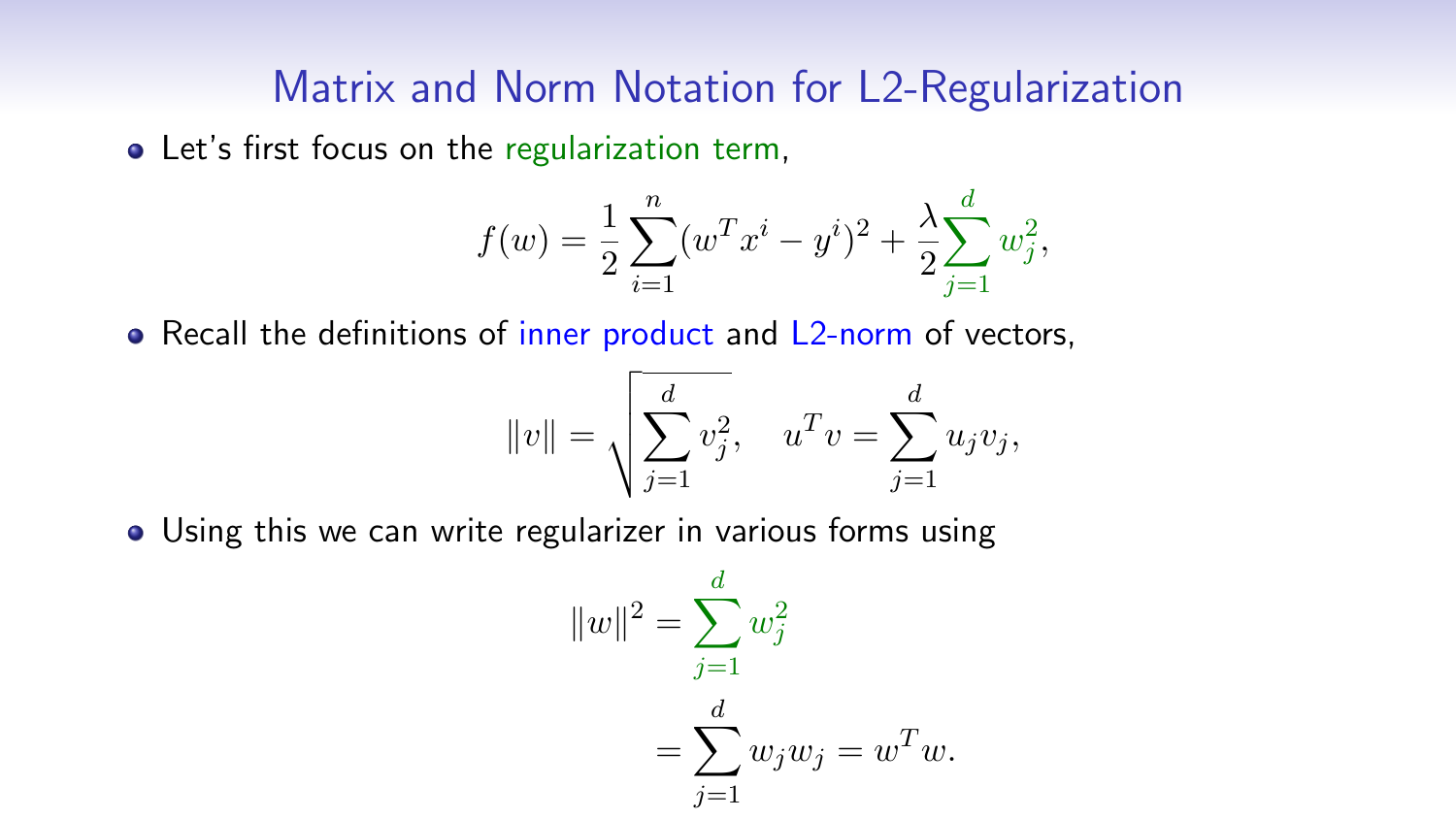#### Matrix and Norm Notation for Least Squares

Let's next focus on the least squares term,

$$
f(w) = \frac{1}{2} \sum_{i=1}^{n} (w^{T} x^{i} - y^{i})^{2} + \frac{\lambda}{2} ||w||^{2}.
$$

 $\bullet$  Let's define the residual vector r with elements

$$
r_i = w^T x^i - y^i.
$$

We can write the least squares term as squared L2-norm of residual,

$$
\sum_{i=1}^{n} (w^T x^i - y^i)^2 = \sum_{i=1}^{n} r_i^2
$$

$$
= r^T r
$$

$$
= ||r||^2.
$$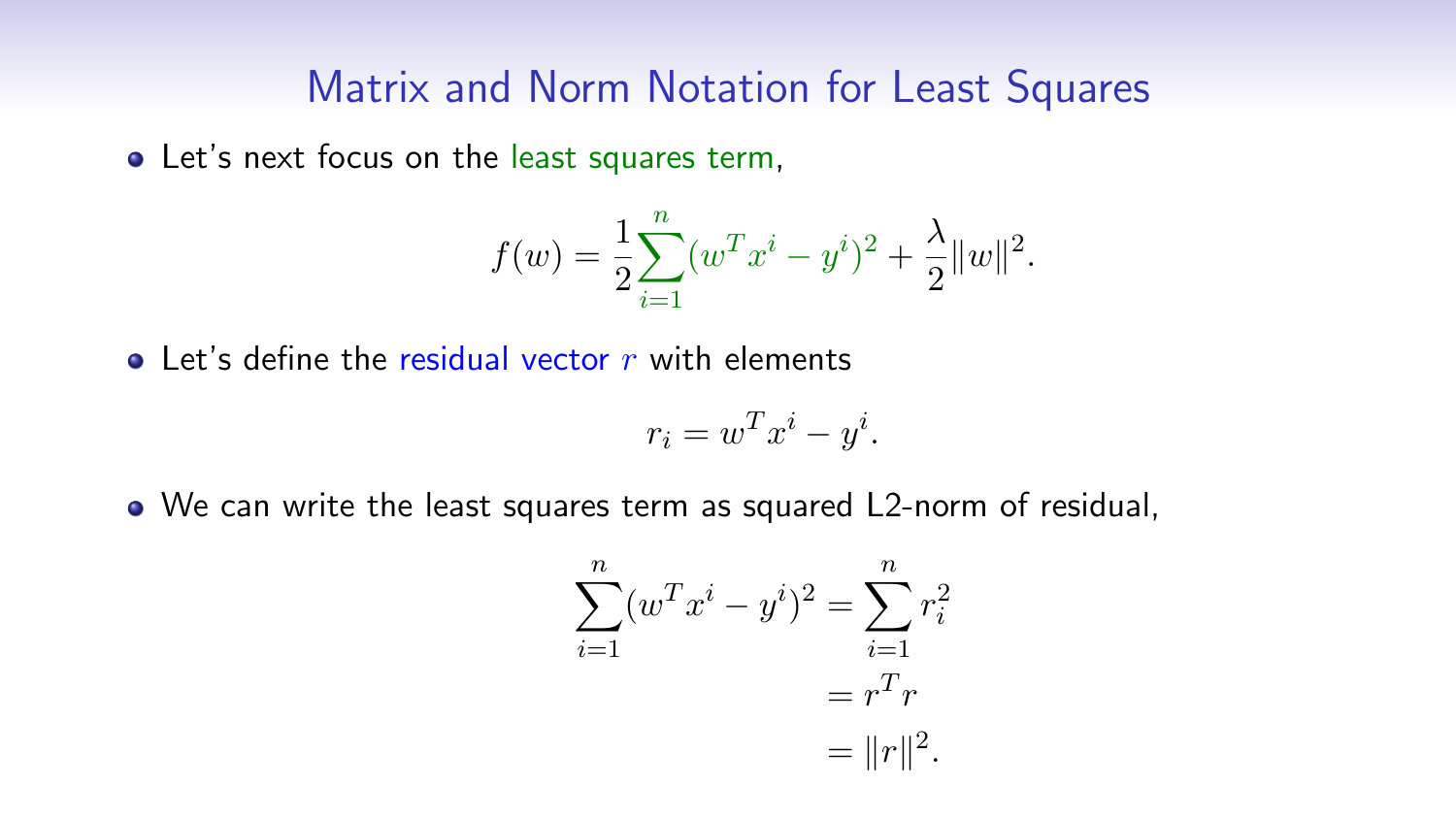#### Matrix and Norm Notation for Least Squares

• Let's next focus on the least squares term,

$$
f(w) = \frac{1}{2} ||r||^2 + \frac{\lambda}{2} ||w||^2
$$
, with  $r_i = w^T x^i - y^i$ 

We'll use  $X$  to denote the data matrix containing the  $x^i$  (transposed) in the rows:

$$
X = \begin{bmatrix} \underbrace{(x^1)^T}_{\text{max}} & \underbrace{(x^2)^T}_{\text{max}} \\ \vdots & \vdots \\ \underbrace{(x^n)^T}_{\text{max}} \end{bmatrix}
$$

Using that  $w^T x^i = (x^i)^T w$  and the definitions of  $r$ ,  $y$ , and  $X$  we have

$$
r = \begin{bmatrix} r_1 \\ r_2 \\ \vdots \\ r_n \end{bmatrix} = \begin{bmatrix} w^T x^1 - y^1 \\ w^T x^2 - y^2 \\ \vdots \\ w^T x^n - y^n \end{bmatrix} = \begin{bmatrix} (x^1)^T w \\ (x^2)^T w \\ \vdots \\ (x^n)^T w \end{bmatrix} - \begin{bmatrix} y^1 \\ y^2 \\ \vdots \\ y^n \end{bmatrix} = \underbrace{\begin{bmatrix} -(x^1)^T & \cdots \\ -(x^2)^T & \cdots \\ \vdots \\ (x^n)^T & \cdots \end{bmatrix}}_{\mathbf{y}} w - \mathbf{y} = Xw - \mathbf{y}.
$$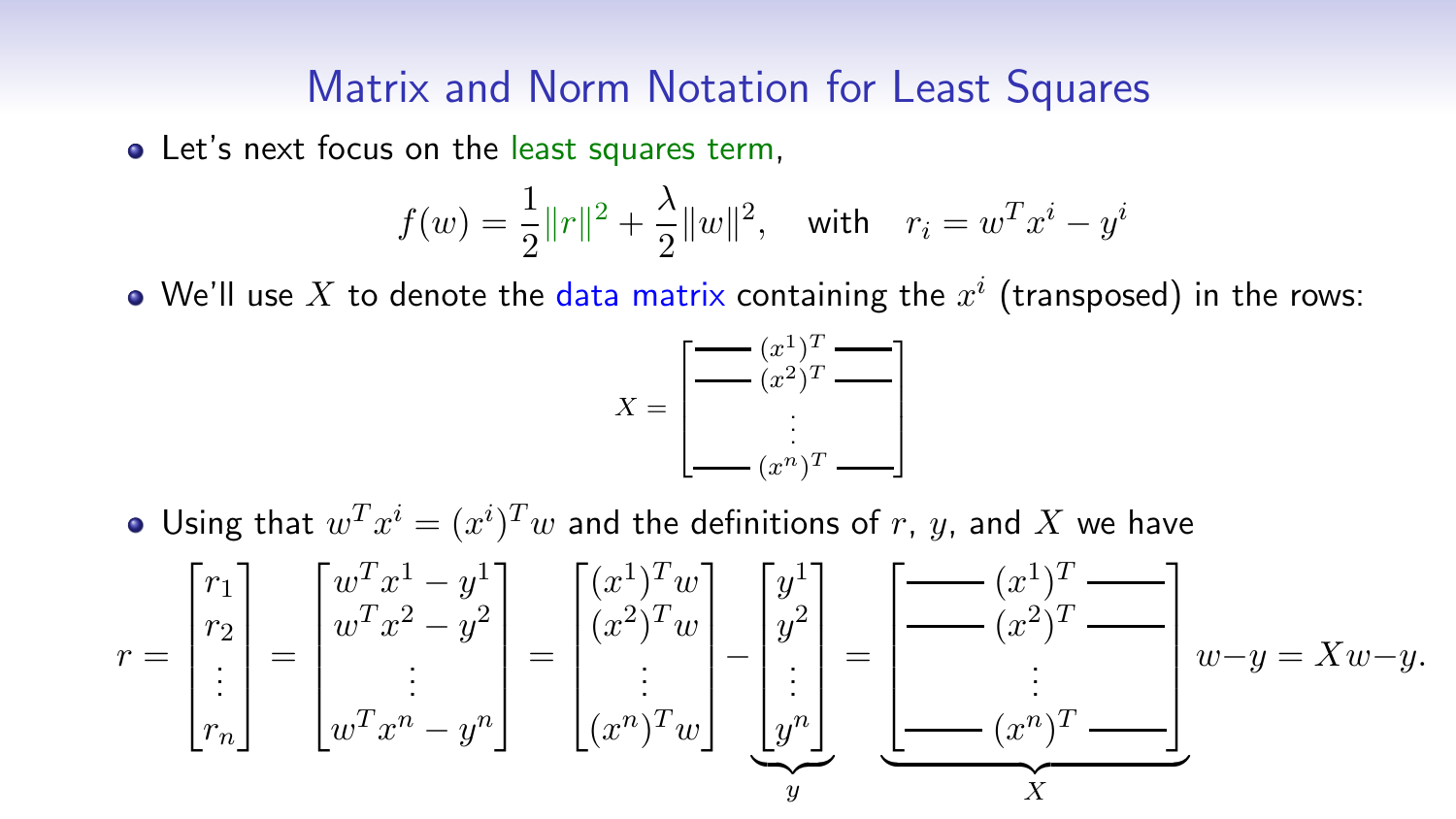#### Solving L2-Regularized Least Squares

• So we can write L2-regularized least squares objective as

$$
f(w) = \frac{1}{2} ||Xw - y||^{2} + \frac{\lambda}{2} ||w||^{2}.
$$

- We want to minimize this function.
- Fortunately, minimizing "strictly-convex quadratic" functions is mechanical: • Solve for the unique w where  $\nabla f(w) = 0$ .
- This is easy to do by taking gradient in matrix notation.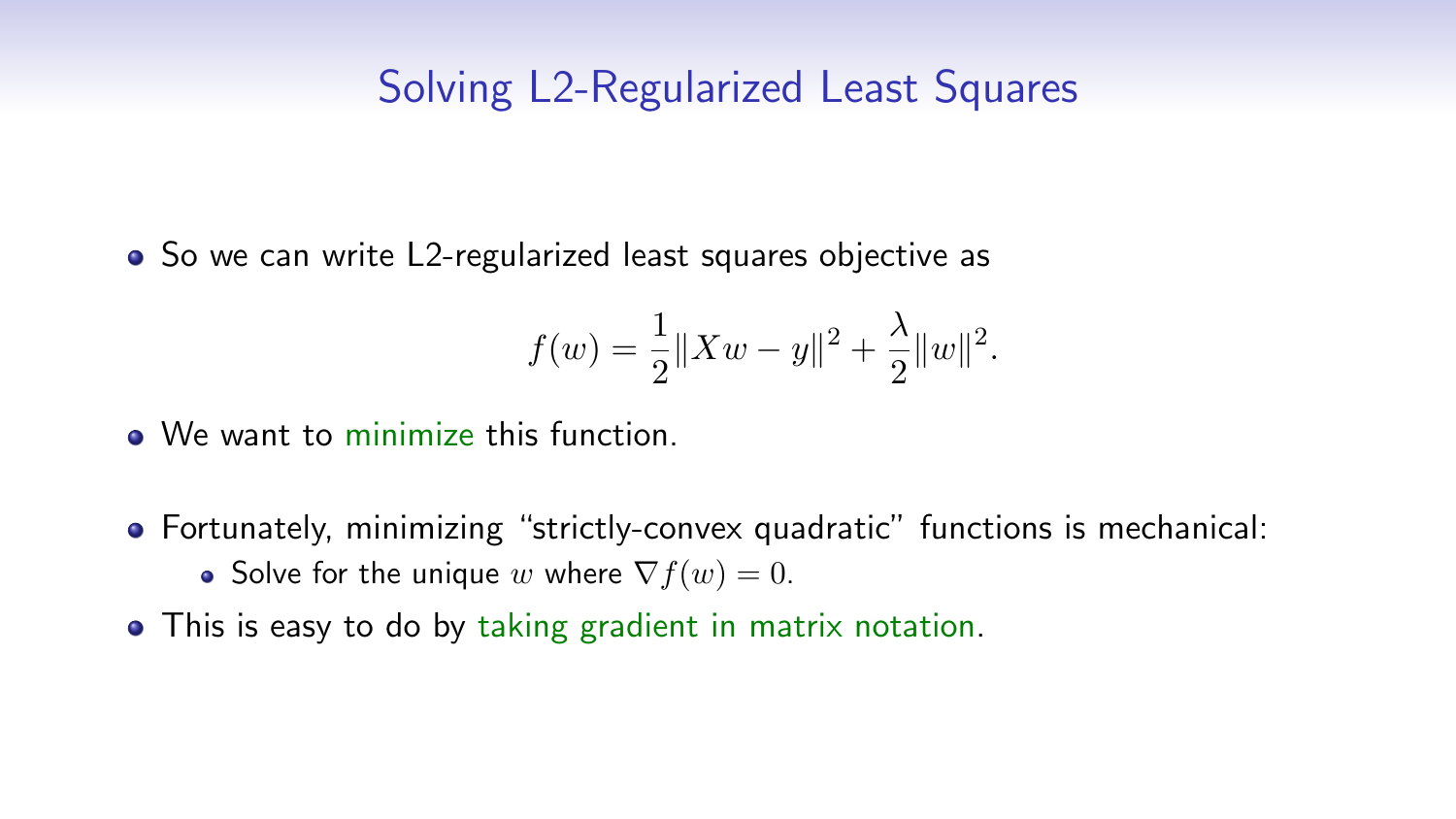### Digression: Linear Functions and their Derivatives

• A linear function is a function of the form

$$
f(w) = a^T w + \beta,
$$

for a vector  $a$  and a scalar  $\beta$ .

- Computing gradient of linear function in matrix notation:
	- **4** Convert to summation notation:  $f(w) = \sum a_k w_k + \beta.$  $\overline{d}$  $k=1$

**2** Take partial derivative of generic *i*: 
$$
\frac{\partial}{\partial w_i} f(w) = a_i
$$
.

**3** Assemble into a vector and convert to matrix notation:

$$
\nabla f(w) = \begin{bmatrix} \frac{\partial}{\partial w_1} f(w) \\ \frac{\partial}{\partial w_2} f(w) \\ \vdots \\ \frac{\partial}{\partial w_d} f(w) \end{bmatrix} = \begin{bmatrix} a_1 \\ a_2 \\ \vdots \\ a_d \end{bmatrix} = a.
$$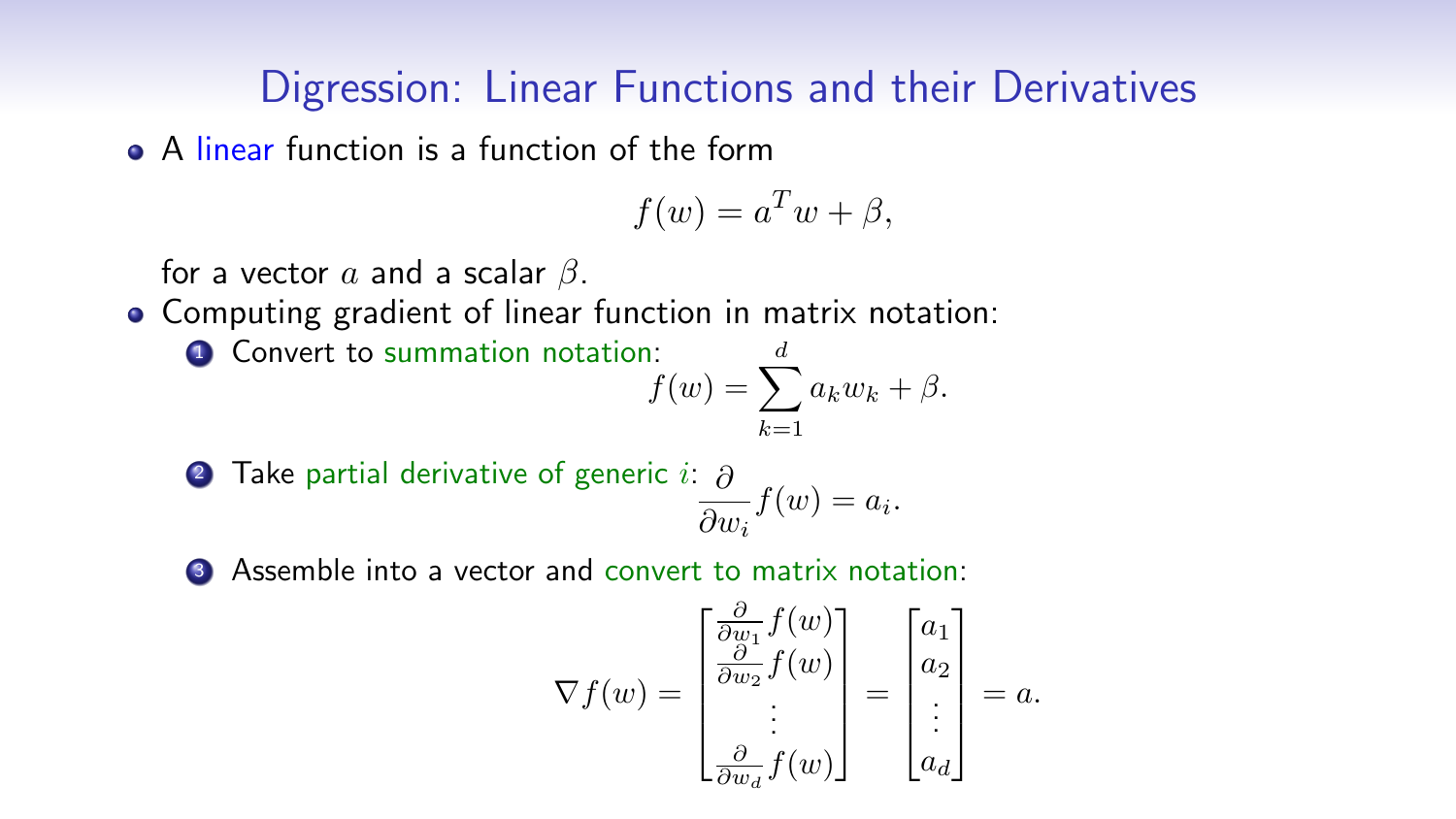#### Digression: Linear Functions and their Derivatives

• A linear function is a function of the form

$$
f(w) = a^T w + \beta,
$$

for a vector  $a$  and a scalar  $\beta$ .

ľ

• We can do the same sequence to get the Hessian matrix  $\nabla^2 f(w)$ :

• Convert to summation notation: 
$$
\partial
$$

$$
\frac{\partial}{\partial w_i} f(w) = a_i.
$$

**2** Take partial derivative of generic 
$$
j
$$
:  $\frac{\partial}{\partial w_i \partial w_j} f(w) = 0$ .

<sup>3</sup> Assemble into a matrix and convert to matrix notation:

$$
\nabla^2 f(w) = \begin{bmatrix}\n\frac{\partial}{\partial w_1 \partial w_1} f(w) & \frac{\partial}{\partial w_1 \partial w_2} f(w) & \cdots & \frac{\partial}{\partial w_1 \partial w_d} f(w) \\
\frac{\partial}{\partial w_2 \partial w_1} f(w) & \frac{\partial}{\partial w_2 \partial w_2} f(w) & \cdots & \frac{\partial}{\partial w_2 \partial w_d} f(w) \\
\vdots & \vdots & \ddots & \vdots \\
\frac{\partial}{\partial w_d \partial w_1} f(w) & \frac{\partial}{\partial w_d \partial w_2} f(w) & \cdots & \frac{\partial}{\partial w_d \partial w_d} f(w)\n\end{bmatrix} = \begin{bmatrix}\n0 & 0 & \cdots & 0 \\
0 & 0 & \cdots & 0 \\
\vdots & \vdots & \ddots & \vdots \\
0 & 0 & \cdots & 0\n\end{bmatrix} = 0.
$$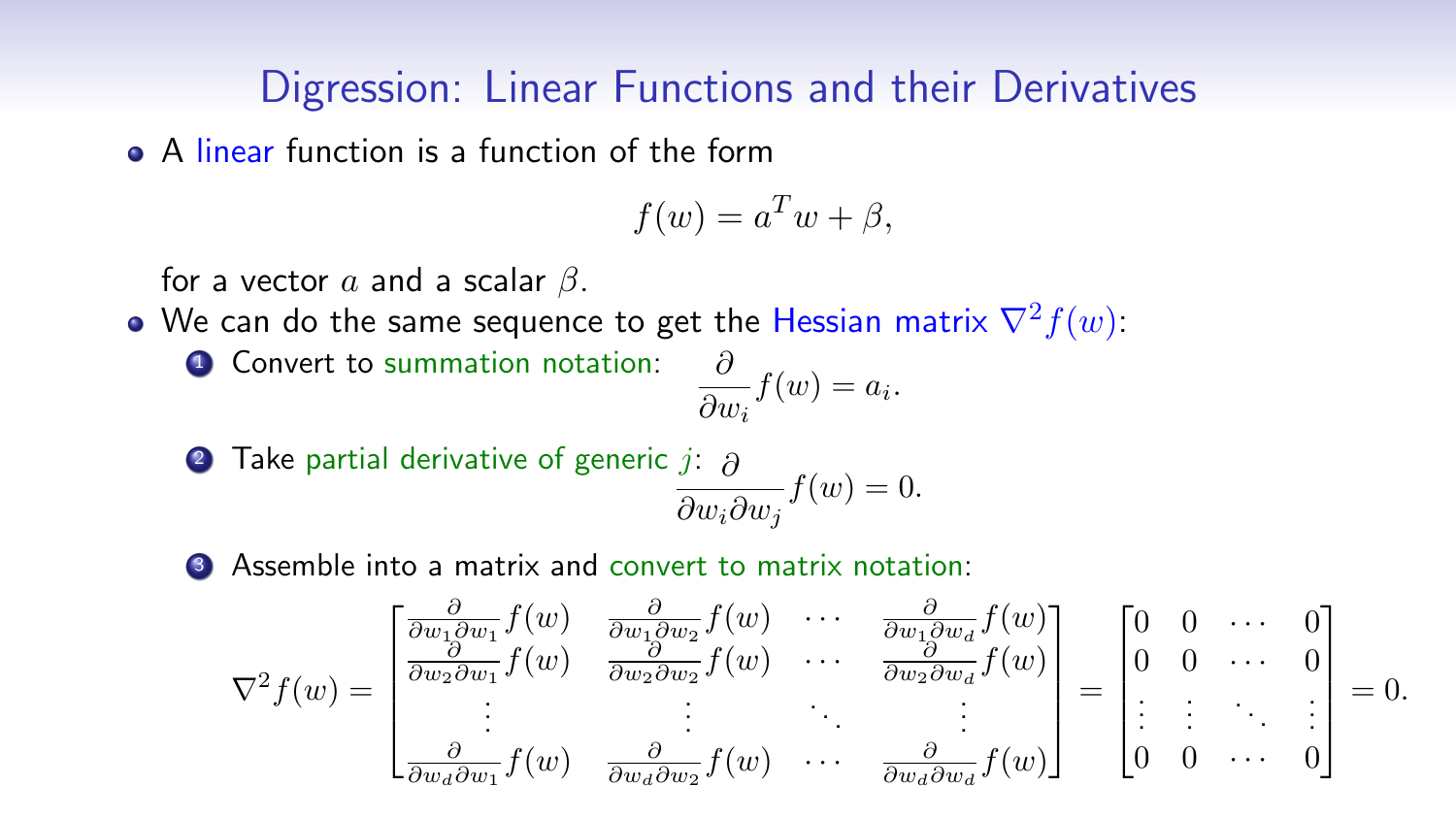• A quadratic function is a function of the form

$$
f(w) = \frac{1}{2}w^{T}Aw + b^{T}w + \gamma,
$$

for a square matrix A, vector b, and scalar  $\gamma$ .

• An example is the L2-regularizer:

$$
f(w) = \frac{\lambda}{2} ||w||^2,
$$

with  $A = \lambda I$ ,  $b = 0$ ,  $\gamma = 0$ .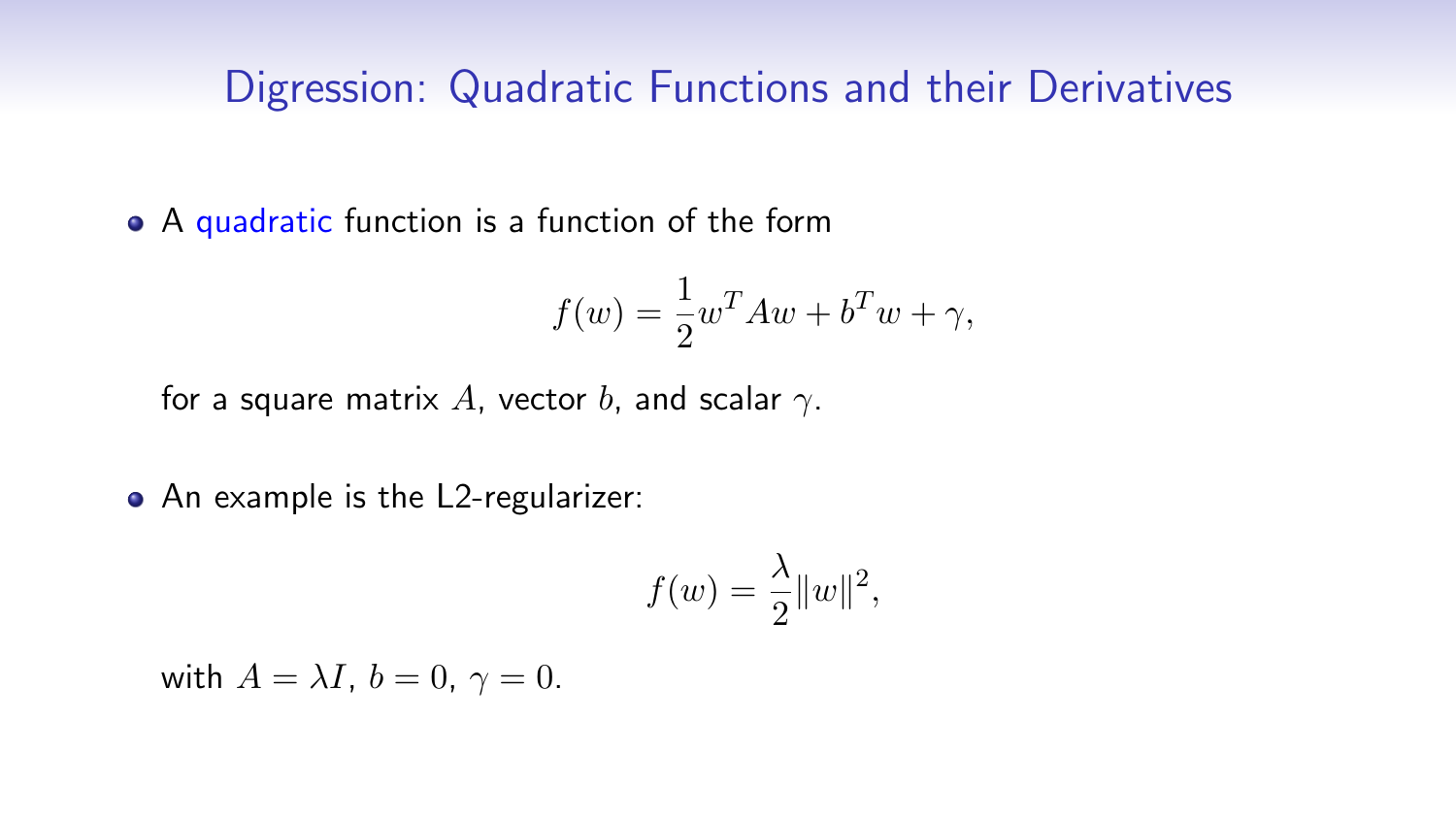Another quadratic function is the squared error:

$$
f(w) = \frac{1}{2} ||Xw - y||^2
$$
 least squares objective  
\n
$$
= \frac{1}{2} (Xw - y)^T (Xw - y)
$$
  $||v||^2 = v^T v$   
\n
$$
= \frac{1}{2} ((Xw)^T - y^T)(Xw - y)
$$
  $(A - B)^T = A^T - B^T$   
\n
$$
= \frac{1}{2} (w^T X^T X w - w^T X^T y - y^T X w + y^T y)
$$
  $(AB)^T = B^T A^T$   
\n
$$
= \frac{1}{2} (w^T X^T X w - 2w^T X^T y + y^T y)
$$
 distributive rule  
\n
$$
= \frac{1}{2} (w^T X^T X w - 2w^T X^T y + y^T y)
$$
  $w^T X^T y = y^T X w$  (scalar)  
\n
$$
= \frac{1}{2} w^T X^T X w - w^T X^T y + \frac{1}{2} y^T y,
$$
  
\nwith  $A = X^T X$ ,  $b = X^T y$ ,  $\gamma = \frac{1}{2} y^T y$ .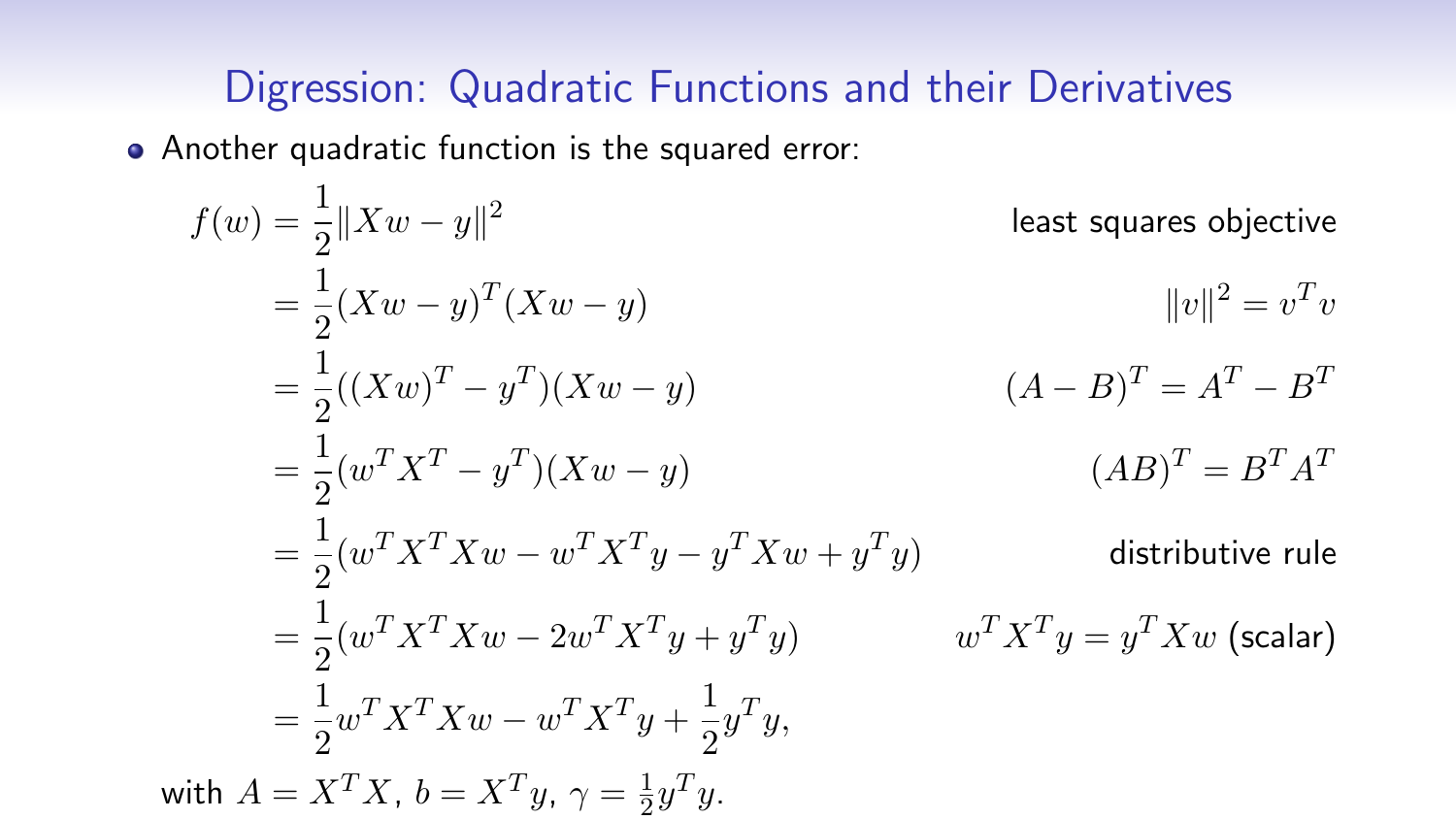Let's compute gradient of a simple quadratic,

$$
f(w) = w^T A w.
$$

• In summation notation:

$$
w^{T} A w = w^{T} \underbrace{\begin{bmatrix} \sum_{k=1}^{d} a_{1k} w_{k} \\ \sum_{k=1}^{d} a_{2k} w_{k} \\ \vdots \\ \sum_{k=1}^{d} a_{dk} w_{k} \end{bmatrix}}_{A w} = \sum_{l=1}^{d} \sum_{k=1}^{d} w_{k} a_{kl} w_{l}.
$$

**•** Generic partial derivative:

$$
\frac{\partial}{\partial w_i} f(w) = 2a_{ii}w_i + \sum_{k \neq i} w_k a_{ki} + \sum_{l \neq i} a_{il}w_l = \sum_{k=1}^d w_k a_{ki} + \sum_{l=1}^d a_{il}w_l = w^T A_i + A_i^T w,
$$
  
where  $A_i$  is column *i* and  $A_i^T$  is row *i*.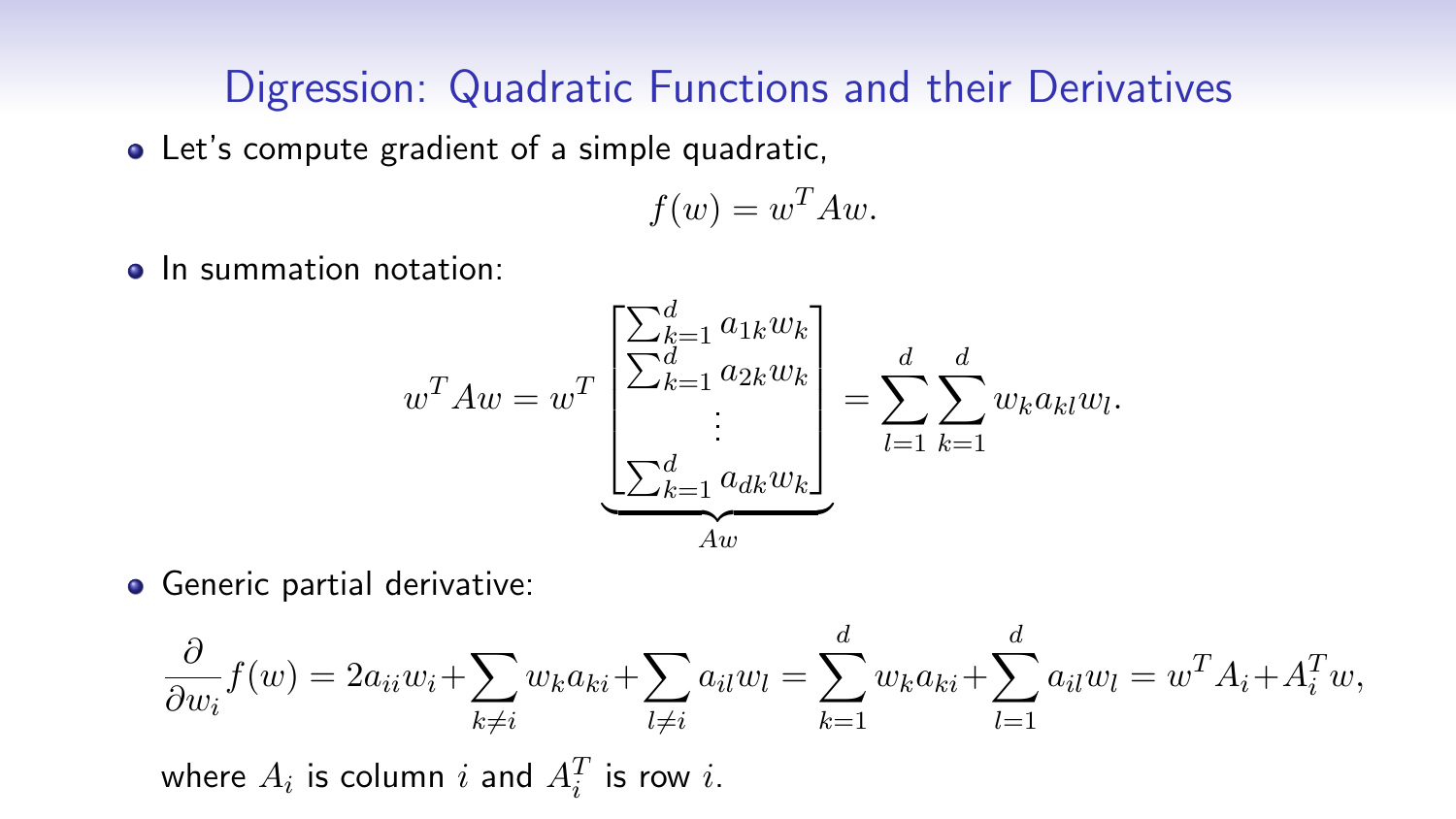Assemble into a vector and convert to matrix notation:

$$
\nabla f(w) = \begin{bmatrix} w^T A_1 + A_1^T w \\ w^T A_2 + A_2^T w \\ \vdots \\ w^T A_d + A_d^T w \end{bmatrix} = A^T w + A w.
$$

**•** Giving the final result

$$
\nabla[w^T A w] = (A^T + A)w
$$
 (general case)  
\n
$$
\nabla[w^T A w] = 2Aw
$$
 (symmetric A).

- Note that this generalizes the scalar result that  $\frac{d}{dw}[w\alpha w]=\frac{d}{dw}[\alpha w^2]=2\alpha w.$
- By repeating the procedure we get that the Hessian is

$$
\nabla^2 [w^T A w] = A^T + A,
$$

or  $\nabla^2 f(w) = 2A$  for symmetric A.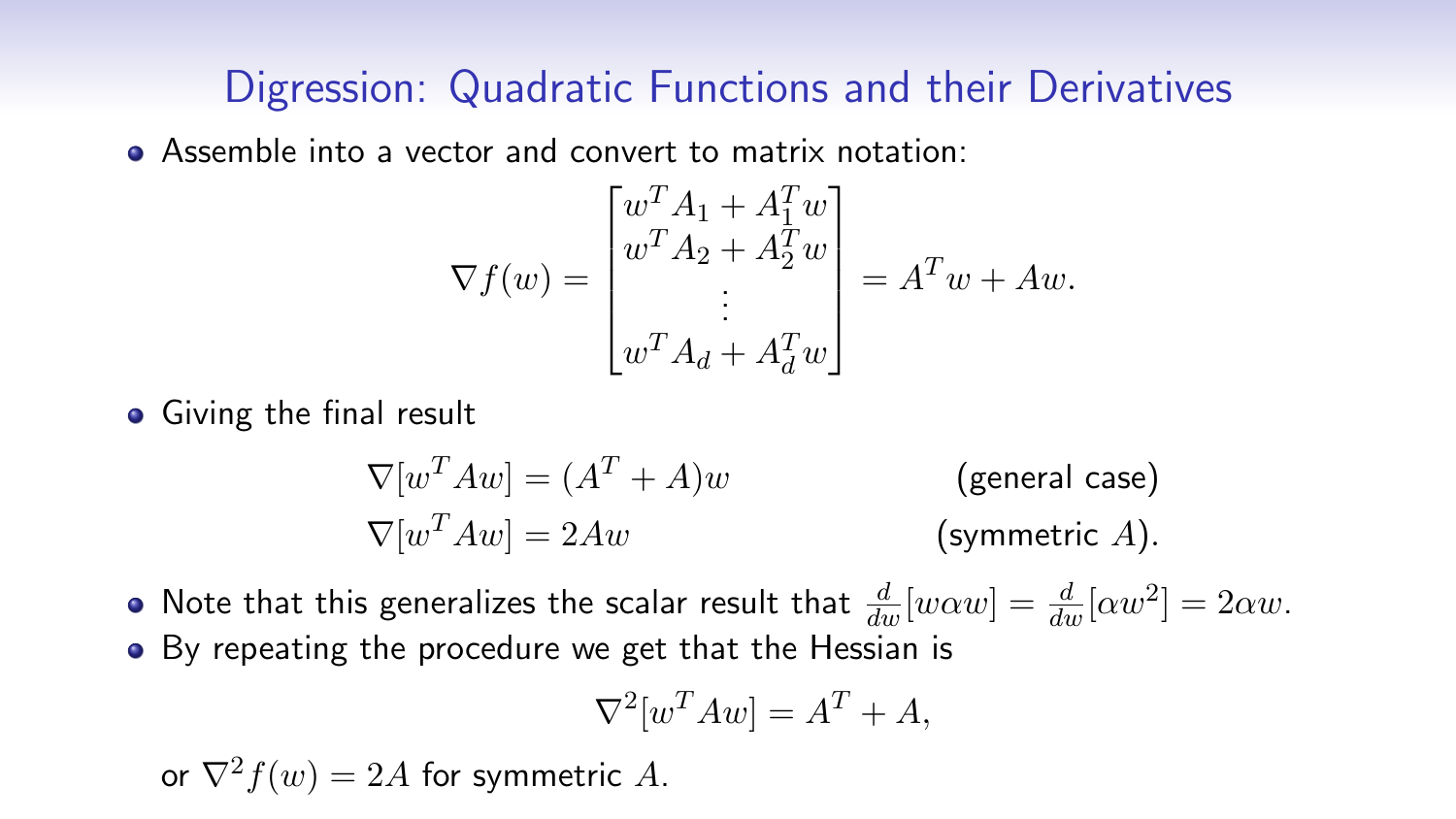#### Solving L2-Regularized Least Squares

• So we can write L2-regularized least squares objective as

$$
f(w) = \frac{1}{2} ||Xw - y||^{2} + \frac{\lambda}{2} ||w||^{2}.
$$

or as a quadratic function,

$$
f(w) = \frac{1}{2} w^T X^T X w - w^T X^T y + \frac{1}{2} y^T y + \frac{\lambda}{2} w^T I w
$$
  
=  $\frac{1}{2} w^T (X^T X + \lambda I) w - w^T X^T y + \frac{1}{2} y^T y,$ 

where  $A = X^T X + \lambda I$  (symmetric),  $b = -X^T y$ , and  $\gamma = \frac{1}{2}$  $rac{1}{2}y^Ty$ .

Using our tedious matrix calculus exercises we have

$$
\nabla f(w) = \underbrace{(X^T X + \lambda I)}_{A} w \underbrace{-X^T y}_{b}.
$$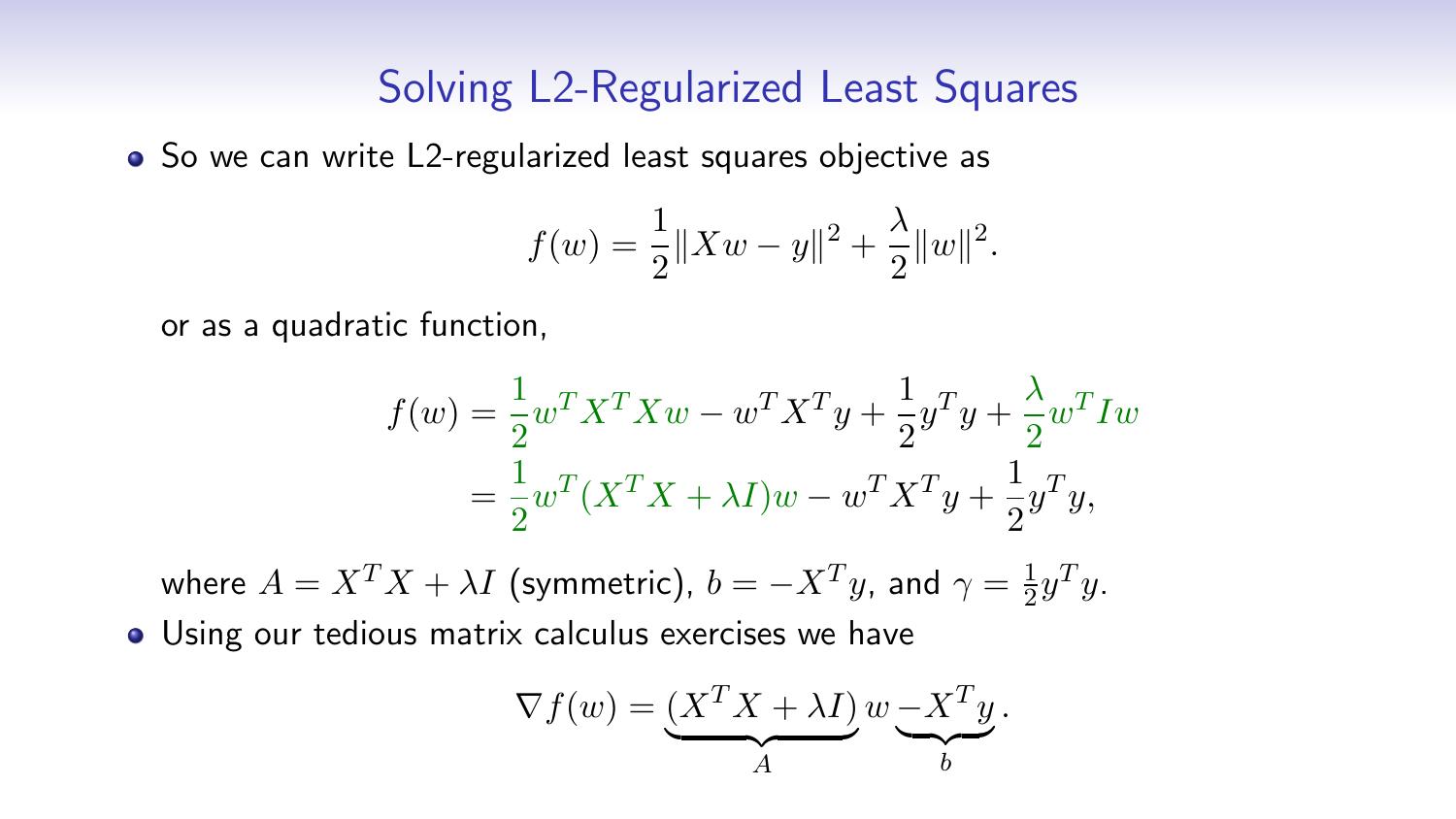#### Solving L2-Regularized Least Squares

 $\bullet$  Setting the gradient to 0 we have

$$
(X^T X + \lambda I)w - X^T y = 0,
$$

or equivalently that

$$
(X^T X + \lambda I)w = X^T y.
$$

 $\bullet$  We'll show that A is invertible. We get solution by pre-multiplying by its inverse,

$$
(XTX + \lambda I)-1(XTX + \lambda I)w = (XTX + \lambda I)-1XTy
$$
  

$$
w = (XTX + \lambda I)-1XTy.
$$

- In Matlab:  $w=(X^*X$ -lambda\*eye(d)) $\setminus (X^*y)$ .
- This is the unique w where  $\nabla f(w) = 0$ , but is it a minimizer?
	- $\bullet$  Yes, because  $A$  is positive-definite.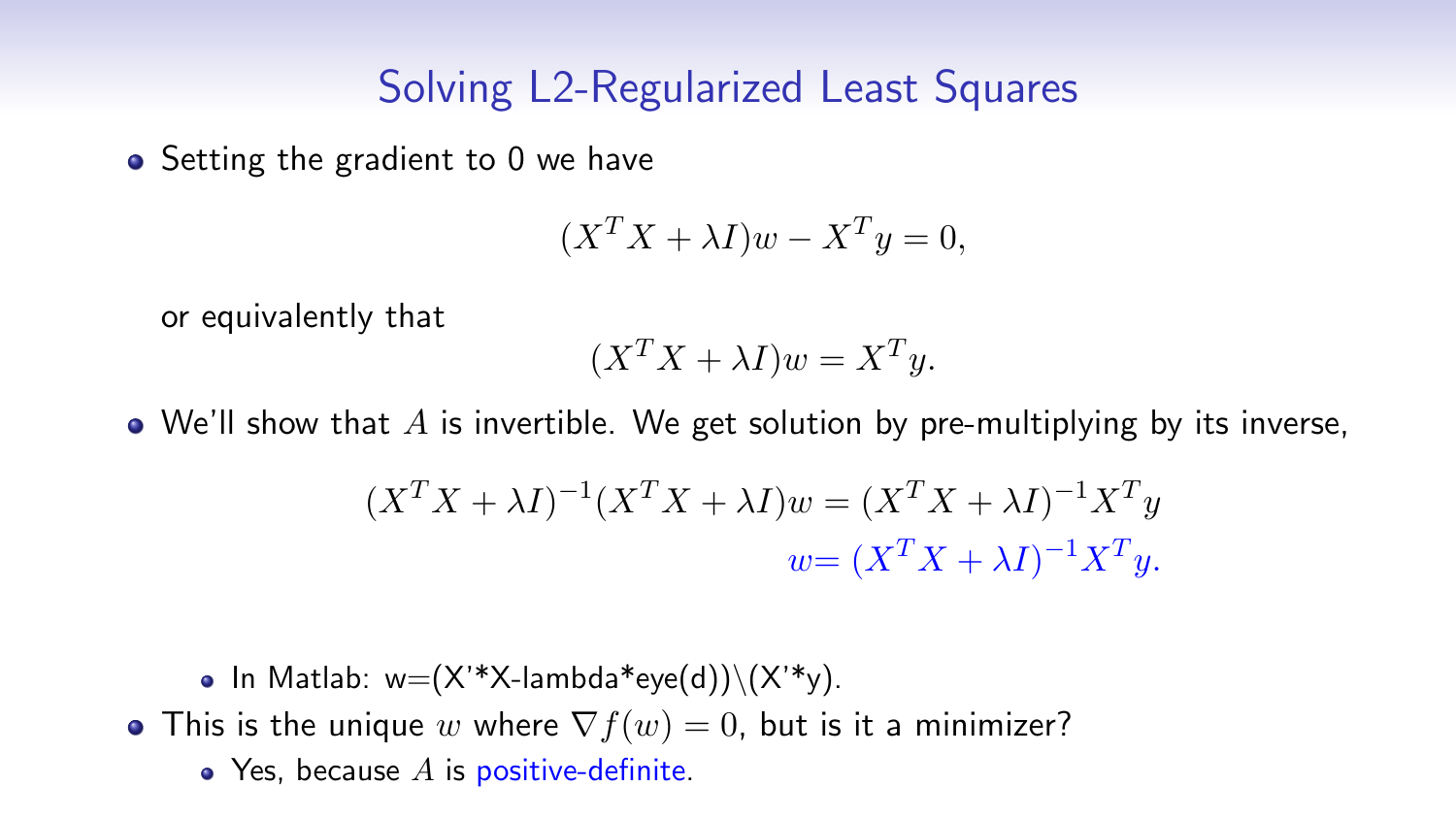### Positive-Definite Matrices

- Equivalent definitions of a positive-definite matrix  $A$ :
	- $\bullet$  All eigenvalues of A are positive.
	- $\textbf{\textcolor{red}{\bullet}}$  The quadratic  $v^T A v$  is positive for all non-zero  $v.$
- Because eigenvalues are positive, positive definite matrices are invertible.
- To indicate that A is positive-definite we write  $A \succ 0$ .
- Sufficient condition for w to be a minimizer:  $\nabla f(w) = 0$  and  $\nabla^2 f(w) > 0$ .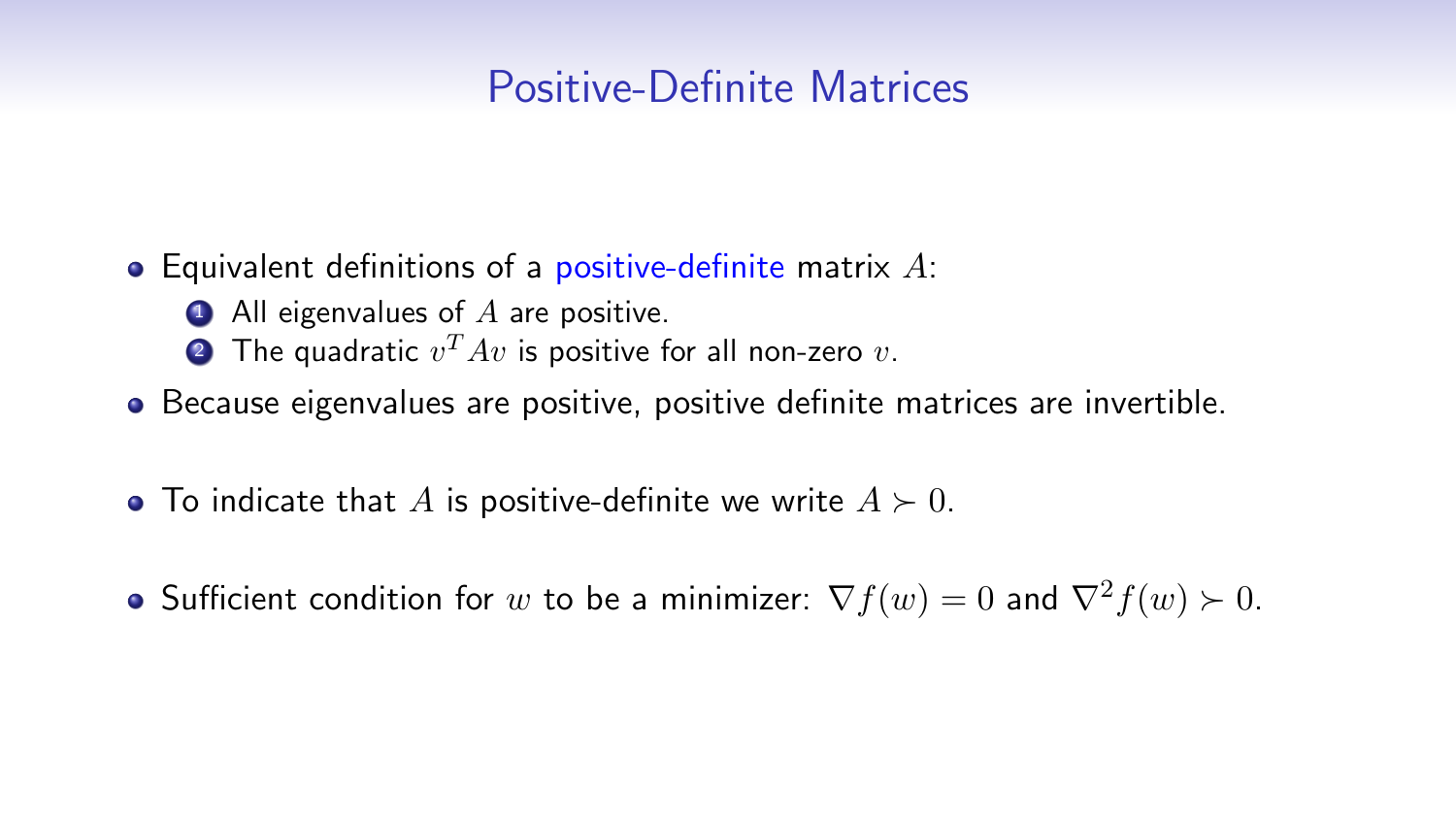#### Positive-Definite Matrices

• The matrix  $A = (X^T X + \lambda I)$  is positive-definite for any X for any  $\lambda > 0$ :

 $v^TAv = v^T(X^TX+\lambda I)v = v^TX^TXv + v^T(\lambda I)v = (Xv)^TXv + \lambda v^Tv = ||Xv||^2 + \lambda ||v||^2.$ 

- Both terms are non-negative because they're norms.
- Second term  $||v||$  is positive because  $v \neq 0$  and  $\lambda > 0$ .
- If  $\lambda = 0$  then it's only positive semi-definite:

$$
X^TX \succeq 0.
$$

- Replace "positive" with "non-negative" in definition of positive-definite.
- $\bullet$  X<sup>T</sup>X may not be invertible and we many have multiple solutions to  $\nabla f(w) = 0$ .
- The set of minimizers is the set of solutions to this linear system:

$$
\underbrace{(X^TX)}_A w = \underbrace{X^Ty}_{b}.
$$